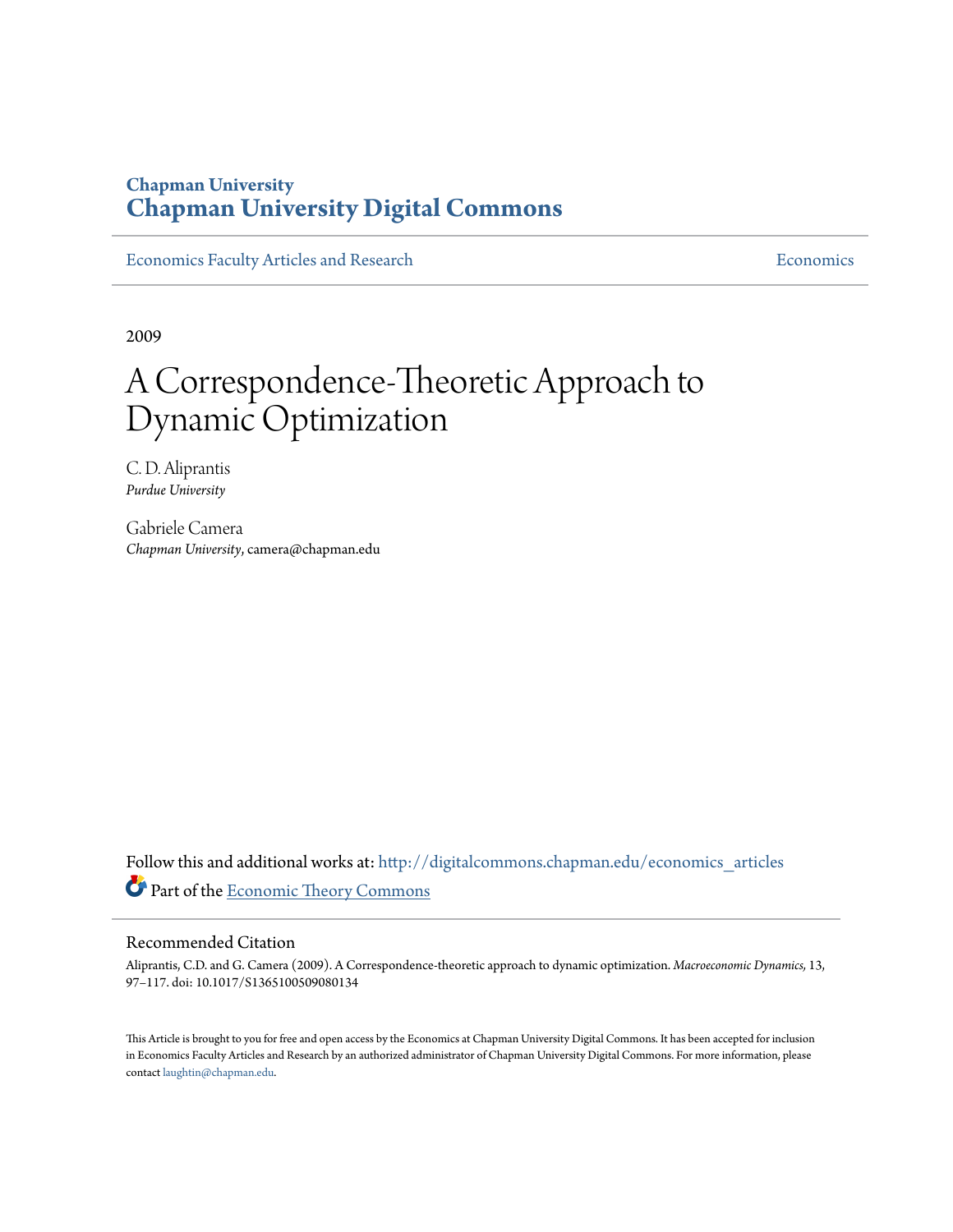## A Correspondence-Theoretic Approach to Dynamic Optimization

#### **Comments**

This is a pre-copy-editing, author-produced PDF of an article accepted for publication in *Macroeconomic Dynamics*, volume 13 (2009), following peer review. The definitive publisher-authenticated version is available online at [DOI: 10.1017/S1365100509080134](http://dx.doi.org/10.1017/S1365100509080134)

#### **Copyright**

Cambridge University Press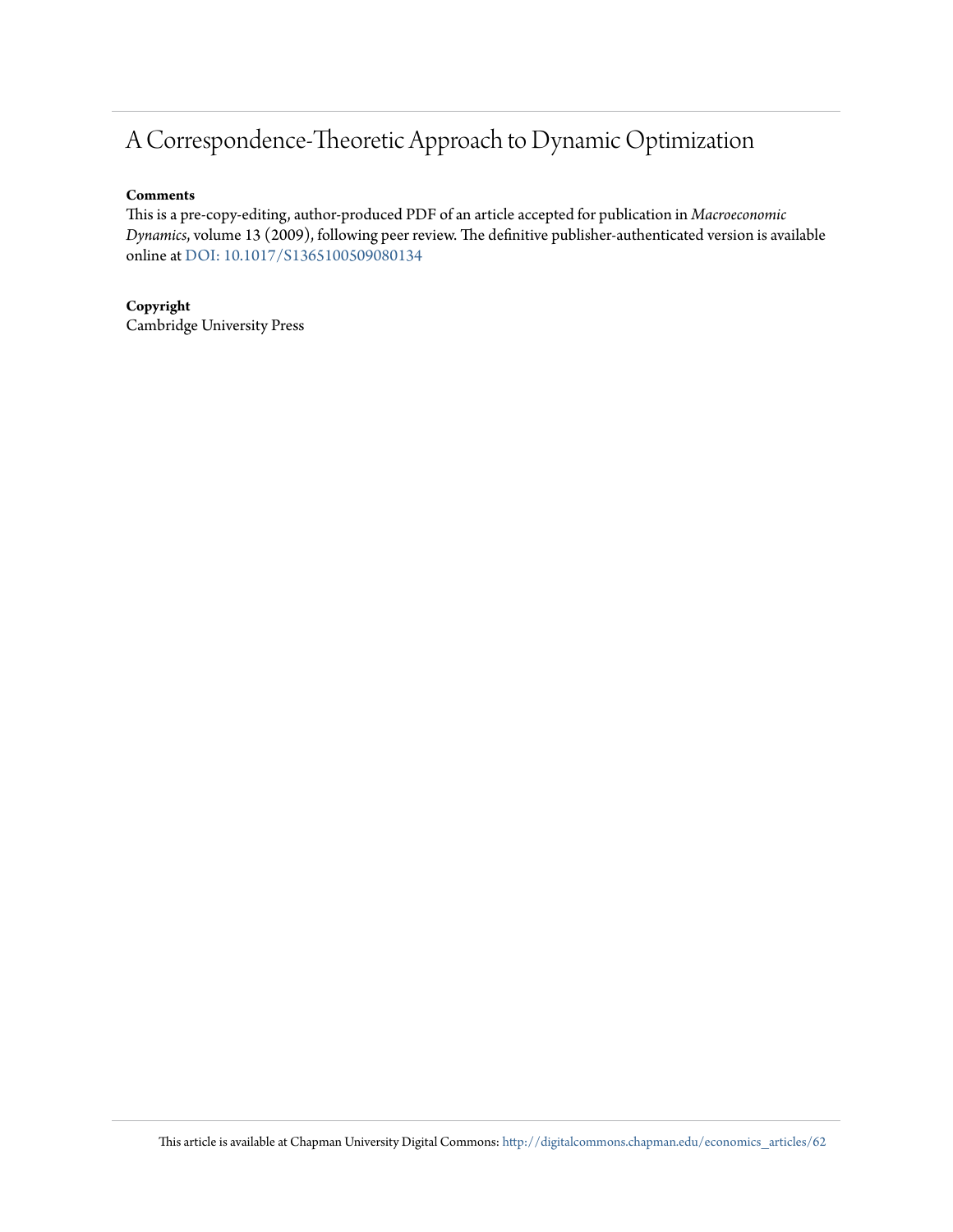#### A CORRESPONDENCE-THEORETIC APPROACH TO DYNAMIC OPTIMIZATION\*

C. D. ALIPRANTIS † AND G. CAMERA ‡

† Department of Economics, Krannert School of Management, Purdue University

‡ Department of Economics, Tippie School of Business, University of Iowa

Abstract. This paper introduces a method to optimization in infinite-horizon economies based on the theory of correspondences. The proposed approach allow us to study time-separable and non time-separable dynamic economic models without resorting to fixed point theorems or transversality conditions. When our technique is applied to the standard time-separable model it provides an alternative and straightforward way to deriving the common recursive formulation of these models by means of Bellman equations.

JEL classification: E00, C61

Keywords: optimal plans, policy function, value function.

#### 1. INTRODUCTION

This paper introduces a method to study existence of optima in infinite-horizon representative agent economies. The proposed theory relies neither on a variational approach and the use of transversality conditions, nor on the usual dynamic programming techniques that employ fixed point arguments; see for instance [4, 7, 8, 10]. Our focus is on infinitely-lived agents. Instead, our approach is based on the theory of correspondences and applies two classical fundamental theorems of mathematical analysis, Tychonoff's Product Theorem and Berge's Maximum Theorem.

 $\star$  This research is supported in part by the NSF Grants SES-0128039, DMS-0437210, and ACI-0325846.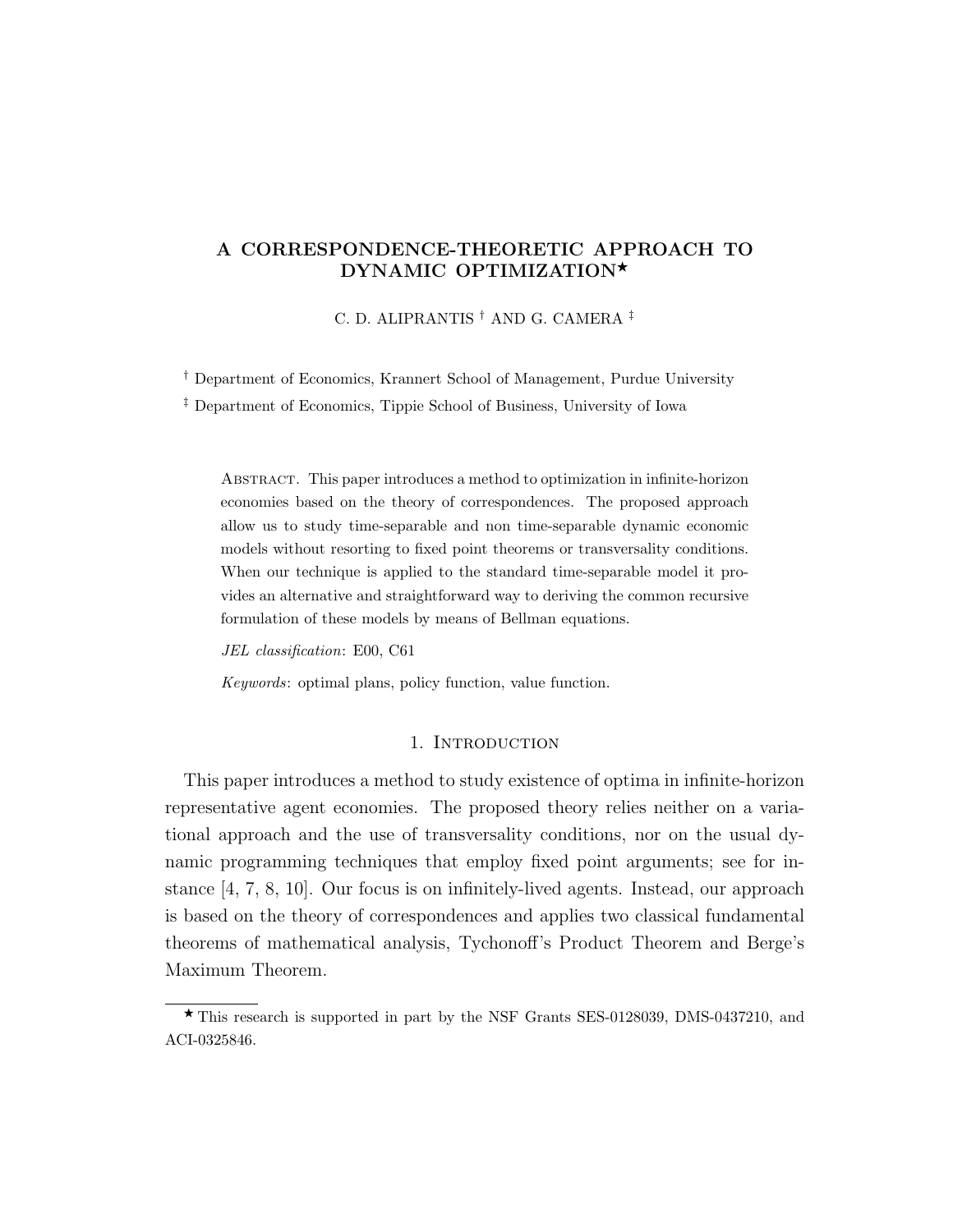The basic idea originates from the simple observation that in an infinite-horizon economy the set of all feasible plans defines a correspondence. This set-valued function maps the collection of all possible initial states of the economy into some vector space, which is simply the collection of all time-sequences that represent all current and future plans for consumption and savings. We name this correspondence the *plan correspondence*, and it is the building block of the proposed approach. Indeed, the starting point of our analysis is the study of the basic topological properties of the plan correspondence. In particular, we establish its continuity and compact valuedness. This allows us to prove existence of optimal plans and, given bounded and continuous preferences, of a well-defined value function. Subsequently, we demonstrate that one can easily characterize the main features of the value function including its continuity and concavity.

The approach we propose is of general applicability and, in particular, can accommodate various specifications of preferences, such as time non-separability. To our knowledge the approach is novel.<sup>1</sup> To illustrate its use, we apply our correspondence-theoretic approach to a planning problem for a standard timeseparable infinite-horizon economy. For the particular case of geometric discounting we demonstrate how the proposed correspondence-theoretic approach provides an alternative and straightforward way to obtain a recursive representation. We offer a simple and direct proof for the fact that the value function is the unique solution of the Bellman equation. In particular, the proof does not invoke the Contraction Mapping Theorem, or any other fixed point argument for that matter. The approach we propose complements the infinite dimensional optimization literature; for example, see [2, 3, 11] who study equilibria in the overlapping generations dynamic setting of Samuelson [9].

<sup>&</sup>lt;sup>1</sup>After completing this draft, we have been made aware of the related work  $[6]$ , which also studies properties of value function and optimal policy correspondence by application of the Maximum theorem. The focus in that paper is to establish a version of the Maximum theorem with weaker continuity requirements. Such a theorem is applied to an intertemporal problem where standard continuity requirements of objective function and feasible plan correspondence are not satisfied.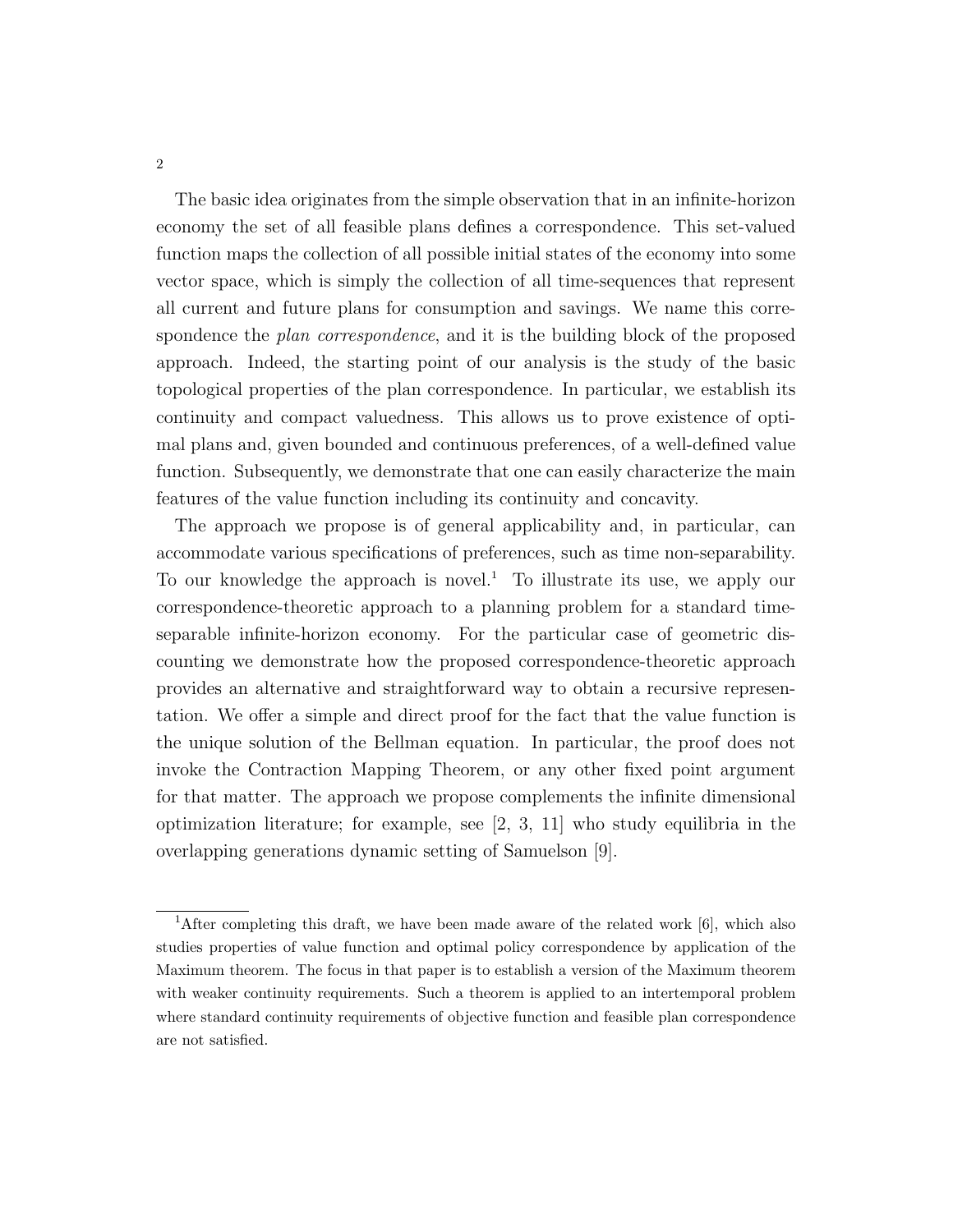The paper proceeds as follows. Section 2 presents a typical discrete-time dynamic model economy. Section 3 specializes to a time-separable model. Section 4 presents a textbook example of the classical one-sector growth model.

#### 2. A Typical Discrete-Time Dynamic Economy

The typical dynamic framework in economics consists of an infinite horizon economy, where the representative agent can consume, produce, and save by accumulating some asset. We focus on a deterministic setting where time is discrete, i.e., there are countably many periods labeled  $t = 0, 1, 2, \ldots$ , and the agent is infinitely-lived. Since we are interested in developing a method for determining optimal paths for consumption and savings, and we are not concerned about prices, we will concentrate on a planning problem. For our purposes, the planner corresponds to the representative consumer who faces a resource constraint, which is defined by the assumed production technology.

In each period  $t$  the agent must make a choice from a given time-invariant opportunity set  $X$ , the elements of which define the states of the economy. Elements of  $X$  can be interpreted as stocks of real assets (e.g., capital) available in a given period. In making this choice the agent faces a limitation that is described by a nonempty-valued feasibility constraint correspondence

$$
\Gamma\colon X{\rightarrow\!\!\!\rightarrow} X\,.
$$

We emphasize that  $\Gamma$  is also assumed to be time-invariant; however, our main results are valid if Γ varies over time. Given that the state at the beginning of a period is x, the set  $\Gamma(x)$  contains all feasible states at the beginning of the following period. For example, if  $f(x)$  is output produced today with  $x \geq 0$ capital, then  $\Gamma(x) = [0, f(x)]$ . As usual the graph of  $\Gamma$  is denoted by  $G_{\Gamma}$ , i.e.,

$$
G_{\Gamma} = \{(x, y) \in X \times X : y \in \Gamma(x)\}.
$$

It is assumed that the state of the economy evolves deterministically according to the choice of the agent. Specifically, given that the state of the economy at the beginning of period t is  $x_t$  the state of the economy at the beginning of period  $t+1$  is  $x_{t+1}$ , which is chosen by the agent in period t. Consequently, we define a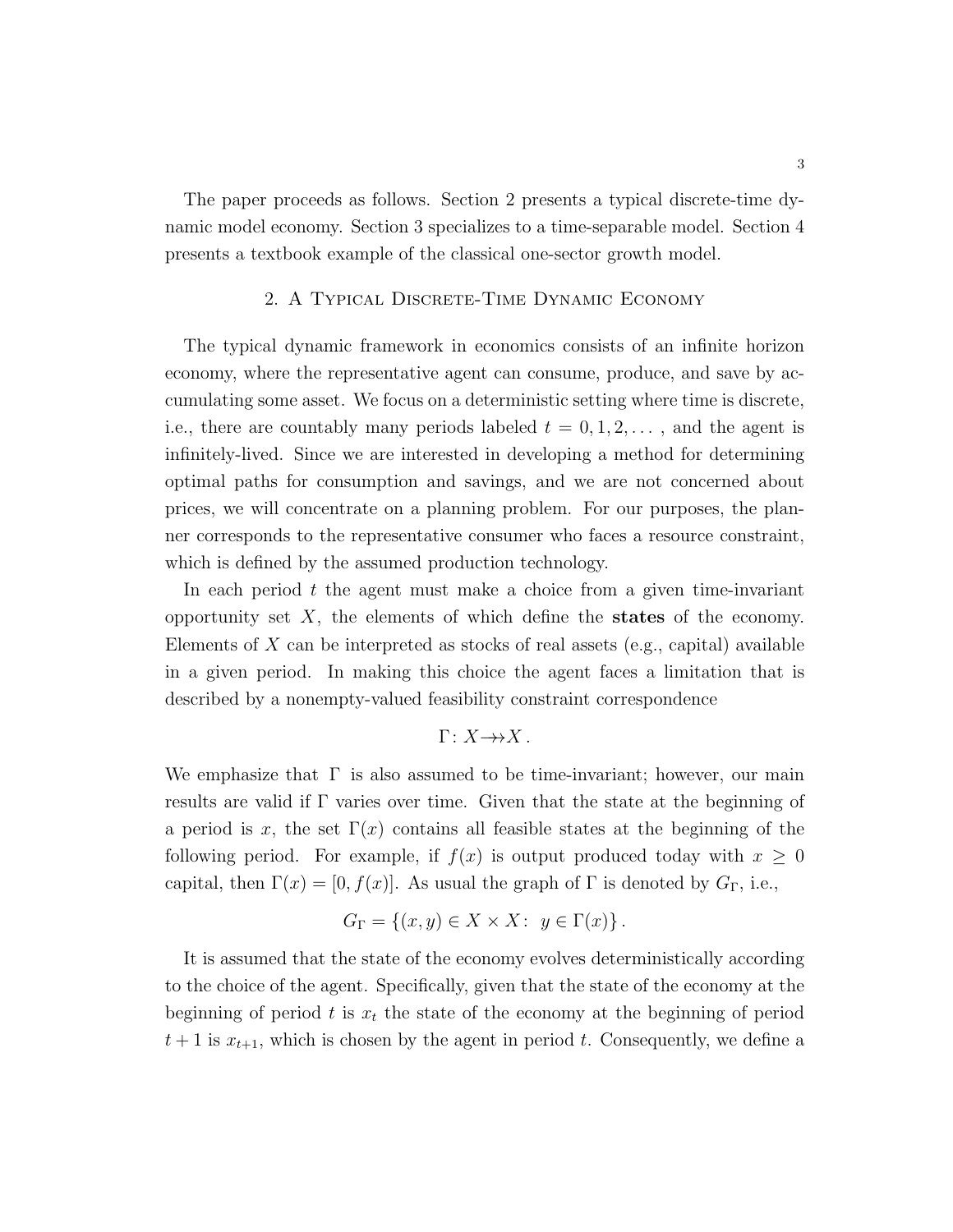**feasible plan**, or simply a **plan**, starting with  $x_0 \in X$  as an infinite sequence of states

$$
\boldsymbol{x}=(x_0,x_1,x_2,\ldots)
$$

such that  $x_{t+1} \in \Gamma(x_t)$  holds for each  $t = 0, 1, 2, \ldots$ . It is important to recognize that for each  $t \geq 0$  the *tail* or *continuation sequence*  $(x_t, x_{t+1}, x_{t+2}, ...)$  of a plan  $x$ , is also a plan starting with  $x_t \in X$ .

The collection of all feasible plans starting with  $x_0$  is denoted  $\Pi(x_0)$ . That is,

$$
\Pi(x_0) = \left\{ \boldsymbol{x} = (x_0, x_1, x_2, \ldots) \in X^{\{0, 1, 2, \ldots\}} : x_{t+1} \in \Gamma(x_t) \text{ for all } t = 0, 1, 2, \ldots \right\}.
$$

Since  $\Gamma$  is nonempty-valued, the set of all feasible plans  $\Pi(x_0)$  is nonempty for each  $x_0 \in X$ .

We now impose some conditions on X and  $\Gamma$  that capture common assumptions on underlying technologies of the typical economic model. Throughout this paper we assume the following topological properties for the state space  $X$  and the constraint correspondence Γ.

**Condition C1:** The state space  $X$  is a nonempty closed subset of some metrizable topological vector space Θ.

In practice,  $\Theta$  is usually a Euclidean space. We let

$$
\mathbb{X}=\Theta^{\{0,1,2,\ldots\}}.
$$

That is,  $X$  consists of all sequences with entries in  $\Theta$ . The vector space X will be assumed equipped with the product topology under which it is also a metrizable topological vector space; see [1, Theorems 3.36 and 5.2]. The product topology is also known as the topology of pointwise convergence on X since an arbitrary sequence  $\{\boldsymbol{x}^n\}$  in X, where  $\boldsymbol{x}^n = (x_0^n, x_1^n, x_2^n, \ldots)$ , satisfies  $\boldsymbol{x}^n \to \boldsymbol{x} = (x_0, x_1, x_2, \ldots)$ in X if and only if  $x_t^n \xrightarrow[n \to \infty]{n \to \infty} x_t$  holds in  $\Theta$  for each  $t = 0, 1, 2, \ldots$ .

A second condition deals with desirable properties of the constraint correspondence.

4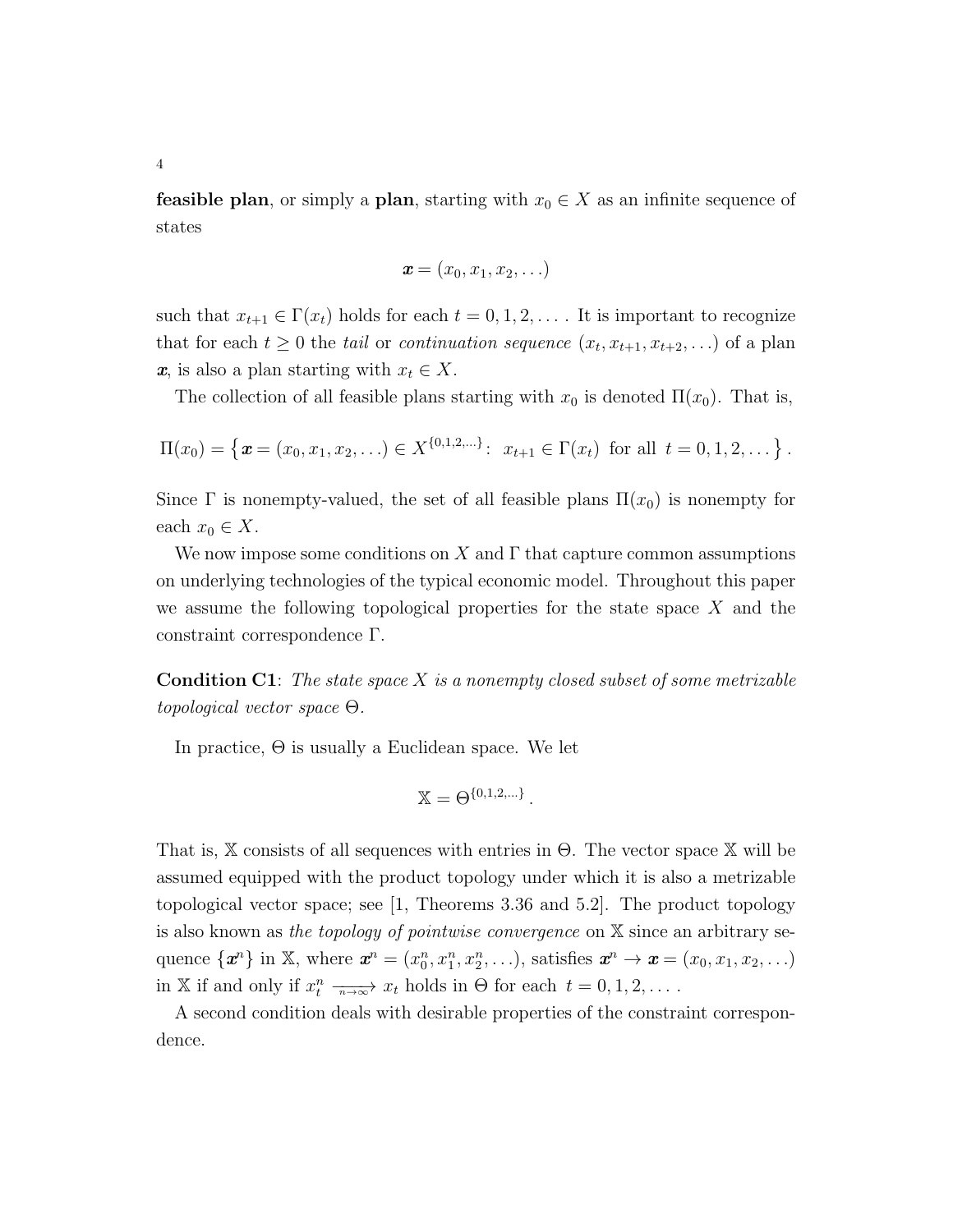**Condition C2:** The constraint correspondence  $\Gamma: X \rightarrow X$  has

(a) nonempty and compact values, and

(b) is continuous.

A consequence of Conditions C1 and C2 involves a nice property of the graph  $G_{\Gamma}$ .

Lemma 2.1. Under Conditions C1 and C2, the feasibility constraint correspondence  $\Gamma$  has a closed graph, i.e.,  $G_{\Gamma}$  is a closed subset of  $X \times X$ .

Proof. A compact-valued correspondence with Hausdorff range that is upper hemicontinuous has a closed graph; see [1, Theorem 17.10, p. 561].  $\blacksquare$ 

Lemma 2.1 will be important in proving certain desirable properties of the collections of all feasible plans which is the basic building block of our approach to dynamic optimization.

2.1. The plan correspondence. As mentioned in the introduction, the central idea in our approach to dynamic optimization is the use of the theory of correspondences. This idea originates from the simple observation that the set of all feasible plans starting with  $x_0$  defines automatically a correspondence

 $\Pi: X \rightarrow \mathbb{X}$ .

That is,  $\Pi$  maps the set of all possible initial states  $x_0$  into the space of all possible sequences. We call the correspondence Π the plan correspondence. Since the constraint correspondence  $\Gamma$  is nonempty-valued, it follows immediately that  $\Pi$  is likewise nonempty-valued.

The rest of the discussion in this subsection is devoted to investigating the fundamental topological properties of the plan correspondence Π. As we will see, Tychonoff' classical Product Theorem (see for instance [1, Theorem 2.61, p. 52) will play a key role in establishing the properties of  $\Pi$ . For example, since Π is in essence a constraint on the plans, it is desirable to establish that Π is compact-valued and continuous. Tychonoff's Theorem is handy in this respect since it states that an arbitrary product of compact topological spaces with the product topology is itself a compact topological space.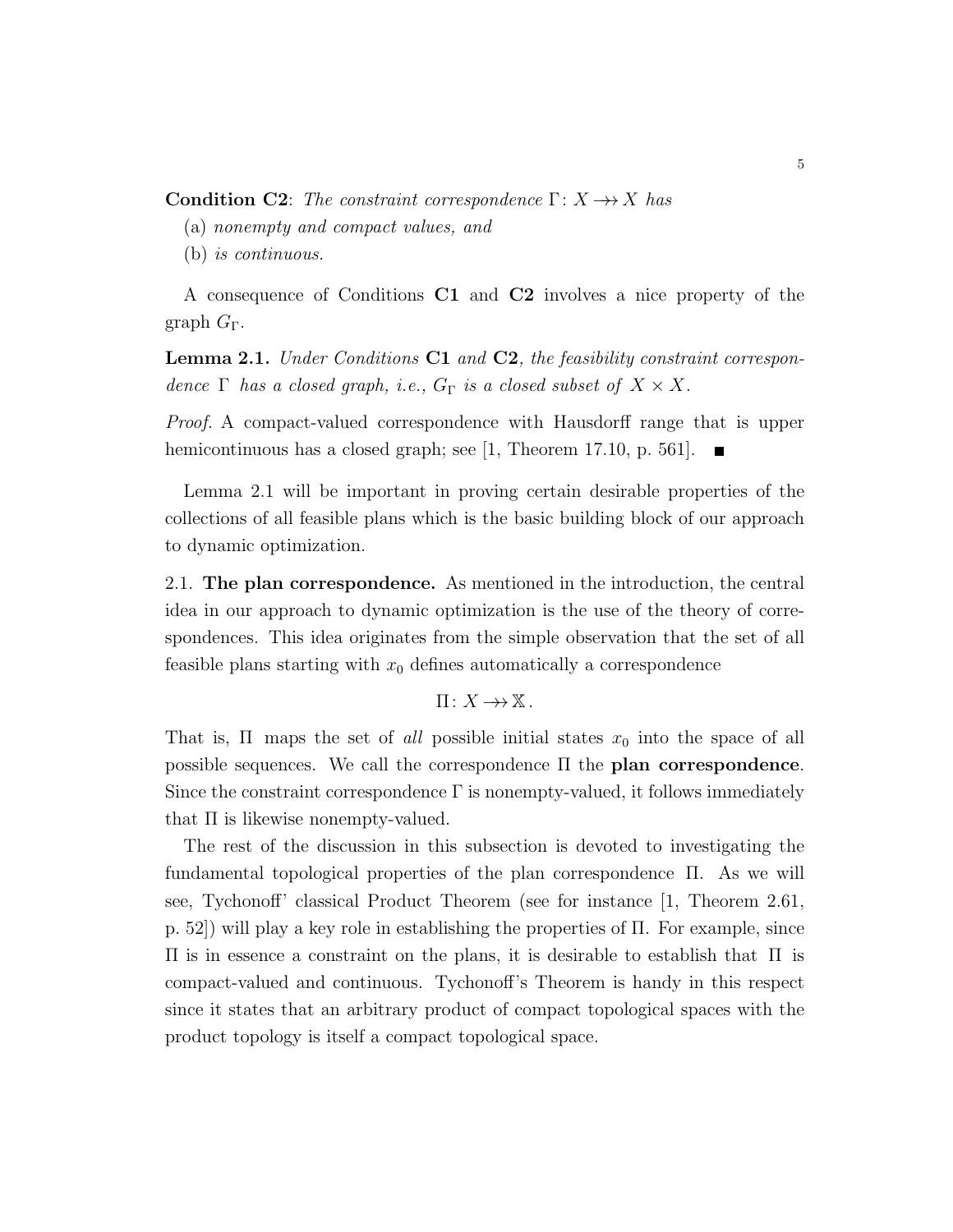**Theorem 2.2.** Under Conditions **C1** and **C2**, the nonempty-valued plan correspondence

- (1) has closed graph, i.e.,  $G_{\Pi}$  is a closed subset of  $X \times \mathbb{X}$ , and
- (2) is compact-valued.

*Proof.* To see that  $G_{\Pi}$  is a closed subset of  $X \times X$  assume that a sequence  $\{(x_0^n, \mathbf{x}^n)\}\$ in  $G_{\Pi}$  satisfies  $(x_0^n, \mathbf{x}^n) \to (x_0, \mathbf{x})$  in  $X \times \mathbb{X}$ , where  $\mathbf{x}^n = (x_0^n, x_1^n, x_2^n, \ldots)$ . Thus,  $x_t^n \longrightarrow x_t$  holds in  $\Theta$  for each  $t \geq 0$ . Since X is closed, we get  $x_t \in X$ for each  $t \geq 0$ .

Now fix  $t \geq 0$ . From  $x_{t+1}^n \in \Gamma(x_t^n)$ , we obtain  $(x_t^n, x_{t+1}^n) \in G_\Gamma$  for each n. Since  $(x_t^n, x_{t+1}^n) \to (x_t, x_{t+1})$  in  $X \times X$  and the graph of  $\Gamma$  is closed (see Lemma 2.1), we get  $(x_t, x_{t+1}) \in G_\Gamma$  or  $x_{t+1} \in \Gamma(x_t)$  for all  $t \geq 0$ . Thus,  $(x_0, \mathbf{x}) \in G_\Pi$  and so  $G_{\Pi}$  is a closed subset of  $X \times \mathbb{X}$ .

Next, we prove that  $\Pi$  is compact-valued. So, fix  $x_0 \in X$ . Since  $\Pi$  has a closed graph, it should be clear that  $\Pi(x_0)$  is a closed subset of X. To prove that  $\Pi(x_0)$ is a compact subset of X, it suffices to show that  $\Pi(x_0)$  is included in a compact subset of X.

To this end, we start by noticing that since  $\Gamma$  is compact-valued and upper hemicontinuous, it carries compact subsets of  $X$  to compact subsets of  $X$ . That is, if A is a compact subset of X, then  $\Gamma(A) := \bigcup_{a \in A} \Gamma(a)$  is also a compact subset of  $X$ ; see [1, Theorem 17.8, p. 560]. Now recursively define the sets

$$
A_0 = \{x_0\}
$$
 and  $A_{t+1} = \Gamma(A_t)$  for  $t = 0, 1, 2, ...$ 

Using an easy inductive argument, we see that each  $A_t$  is a compact subset of X (and so a compact subset of  $\Theta$ ). By Tychonoff's Product Theorem, the set

$$
A = A_0 \times A_1 \times A_2 \times \cdots
$$

is a compact subset of X. To complete the proof, notice that  $\Pi(x_0) \subseteq A$ .  $\blacksquare$ 

We emphasize that a pair  $(x_0, x)$  belongs to the graph of  $\Pi$  if and only if  $x \in \Pi(x_0)$ , which is also equivalent to saying that the initial state of x is  $x_0$ . This characterization will be used throughout the discussion that follows.

6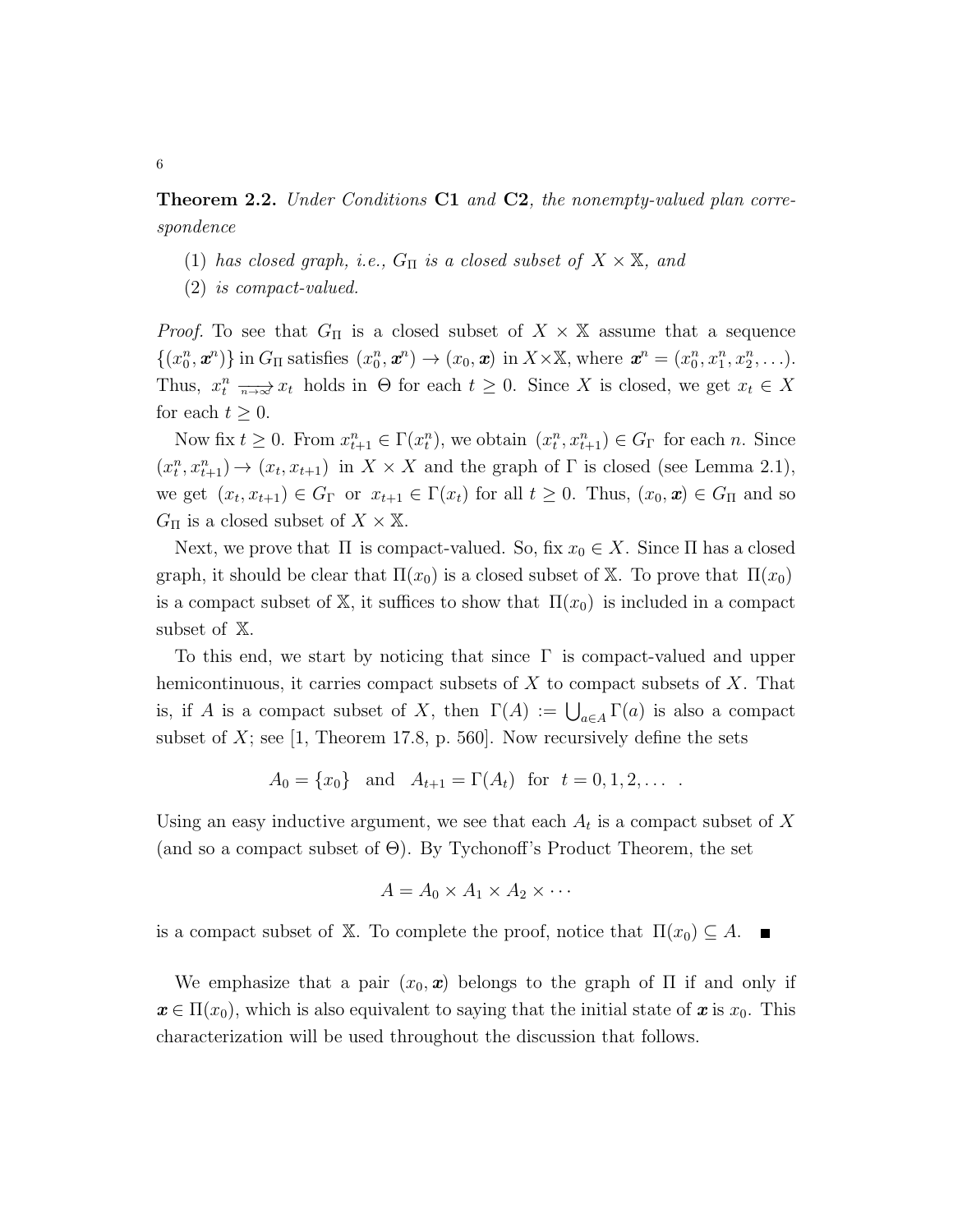**Theorem 2.3.** Under Conditions C1 and C2, the plan correspondence  $\Pi$  is continuous.

*Proof.* We first prove that  $\Pi$  is upper hemicontinuous. To this end, assume that  $x_0^n \to x_0$  holds in X and  $\mathbf{x}^n \in \Pi(x_0^n)$  for each n. It suffices to show that there exists a subsequence  $\{\mathbf{y}^n\}$  of  $\{\mathbf{x}^n\}$  that converges to some point in  $\Pi(x_0)$ ; see [1, Theorem 17.20, p. 565].

Let  $A_0 = \{x_0, x_0^1, x_0^2, x_0^3, \ldots\}$  and note that  $A_0$  is a compact subset of X and, of course, of  $\Theta$ ; see [1, Theorem 2.38, p. 42]. Now, as in the last part of the proof of Theorem 2.2, recursively define the sequence  ${A_t}$  of compact subsets of X by

$$
A^{t+1} = \Gamma(A_t), \ \ t = 0, 1, 2, \ldots
$$

If we let  $A = A_0 \times A_1 \times A_2 \times \cdots$ , then A is (by Tychonoff's Product Theorem) a compact subset of X and clearly  $\Pi(x_0^n) \subseteq A$  holds for each  $n = 1, 2, \ldots$ . But then  $\{\boldsymbol{x}^n\}$ , as a sequence in A, has a convergent subsequence. Let  $\{\boldsymbol{y}^n\}$  be a subsequence of  $\{x^n\}$  satisfying  $y^n \to y$  in X. Now notice that the sequence  $\{(y_0^n, y^n)\}\subseteq G_\Pi$  satisfies  $(y_0^n, y^n) \to (x_0, y)$  in  $X \times X$ . Since  $\Pi$  has a closed graph, we get  $(x_0, y) \in G_\Pi$  or  $y \in \Pi(x_0)$ , as desired.

Next, we establish the lower hemicontinuity of  $\Pi$ . To this end, fix  $x_0 \in X$  and assume that some open subset  $\mathcal O$  of  $\mathbb X = \Theta^{\{0,1,2,\ldots\}}$  satisfies  $\Pi(x_0) \cap \mathcal O \neq \emptyset$ . We must show that there exists a neighborhood N of  $x_0$  in Θ such that  $\Pi(z_0) \cap \mathcal{O} \neq \emptyset$ for each  $z_0 \in N \cap X$ .

Start by observing that (according to the definition of the product topology), we can suppose without loss of generality that  $\mathcal O$  is of the form

$$
\mathcal{O} = O_0 \times O_1 \times O_2 \times \dots \times O_k \times \Theta \times \Theta \times \Theta \times \dots, \tag{2.1}
$$

where  $k \geq 0$  and  $O_i$  is a nonempty open subset of  $\Theta$  for each  $i = 0, 1, ..., k$ . The proof of the existence of the desired neighborhood N will be done by induction on  $k$ .

So, consider first the case  $k = 0$ . If

$$
\mathcal{O}=O_0\times\Theta\times\Theta\times\Theta\times\cdots,
$$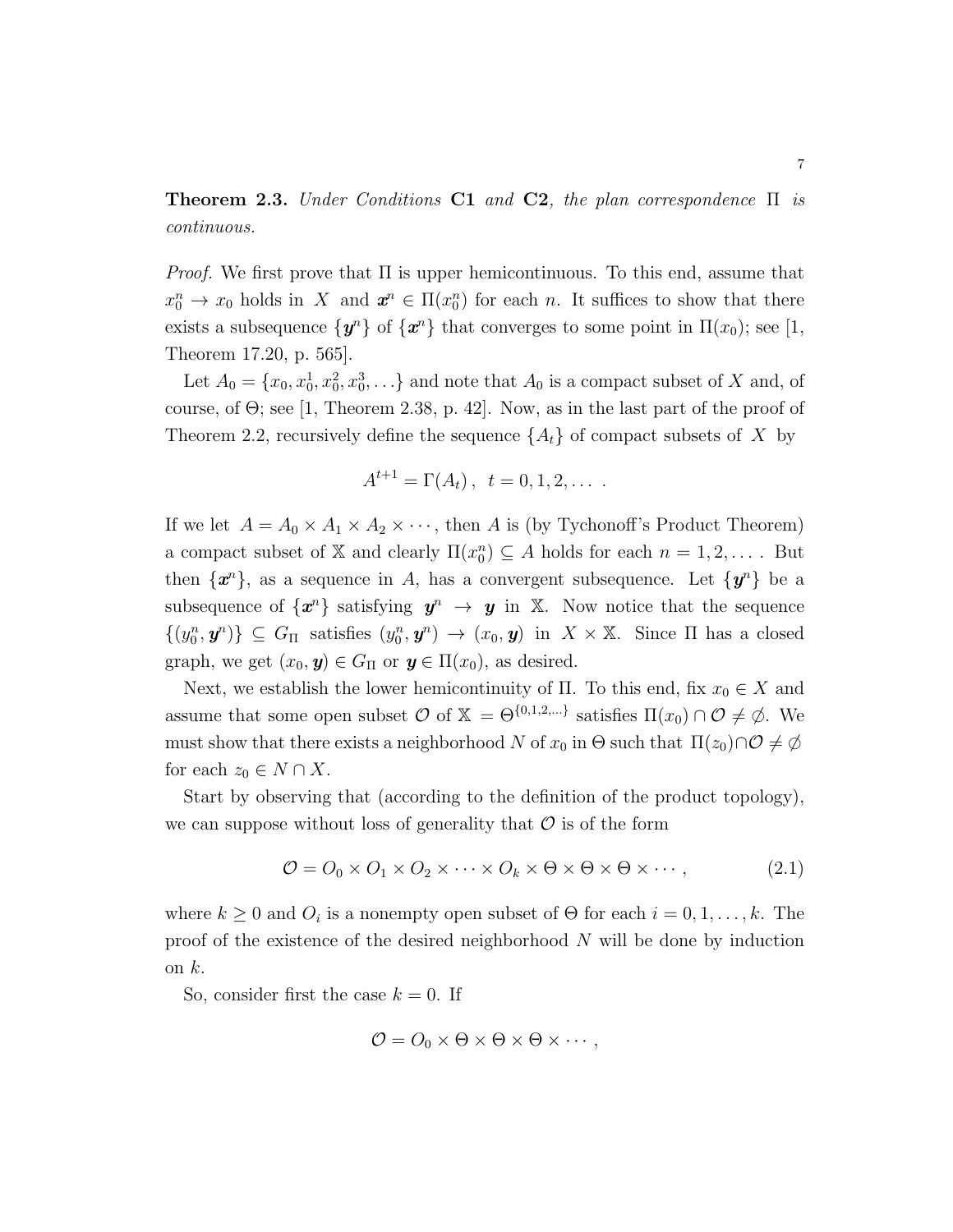then for all  $z_0 \in O_0 \cap X$  we have  $\Pi(z_0) \subseteq O$ . This implies  $\Pi(z_0) \cap O = \Pi(z_0) \neq \emptyset$ for each  $z_0 \in O_0 \cap X$ . Since  $O_0$  is a neighborhood of  $x_0$  in  $\Theta$ , our conclusion is trivially true for  $k = 0$ .

For the inductive step, assume that for some  $k \geq 0$  the following is true. If an open set of the form (2.1) satisfies  $\Pi(x_0) \cap \mathcal{O} \neq \emptyset$ , then there exists some neighborhood N of  $x_0$  in  $\Theta$  such that  $\Pi(z_0) \cap \mathcal{O} \neq \emptyset$  for each  $z_0 \in N \cap X$ . Now suppose that an open set of  $X$  of the form

$$
\mathcal{O} = O_0 \times O_1 \times O_2 \times \cdots \times O_k \times O_{k+1} \times \Theta \times \Theta \times \Theta \times \cdots
$$

satisfies  $\Pi(x_0) \cap \mathcal{O} \neq \emptyset$ . To complete the inductive proof, we must demonstrate the existence of a neighborhood N of  $x_0$  in  $\Theta$  such that  $z_0 \in N \cap X$  implies  $\Pi(z_0) \cap \mathcal{O} \neq \emptyset$ .

To this end, start by picking some plan  $\mathbf{x} = (x_0, x_1, x_2, ...) \in \Pi(x_0) \cap \mathcal{O}$ . In particular, note that  $x_{k+1} \in \Gamma(x_k) \cap O_{k+1}$ . Since  $x_k \in O_k$ , the lower hemicontinuity of  $\Gamma: X \longrightarrow X$  at  $x_k$  guarantees the existence of an open neighborhood  $O'_k \subseteq O_k$  of  $x_k$  such that  $z \in O'_k \cap X$  implies  $\Gamma(z) \cap O_{k+1} \neq \emptyset$ <sup>2</sup>. Now consider the open set

$$
\mathcal{O}' = O_0 \times O_1 \times O_2 \times \cdots \times O_{k-1} \times O'_k \times \Theta \times \Theta \times \Theta \times \cdots,
$$

and note that  $x \in \Pi(x_0) \cap \mathcal{O}'$ . But then by our induction hypothesis there exists a neighborhood N of  $x_0$  in  $\Theta$  such that  $z_0 \in N \cap X$  implies  $\Pi(z_0) \cap \mathcal{O}' \neq \emptyset$ .

To complete the proof, we must show that this neighborhood N of  $x_0$  in  $\Theta$ satisfies the desired property. To see this, fix  $z_0 \in N \cap X$  and then choose

$$
\boldsymbol{z} = (z_0, z_1, z_2, \ldots, z_k, z_{k+1}, \ldots) \in \Pi(z_0) \cap \mathcal{O}'.
$$

Clearly,  $z_k \in O'_k \cap X$  and consequently, by the choice of  $O'_k$ , there exists some  $z'_{k+1} \in \Gamma(z_k) \cap O_{k+1}$ . Now if we choose states  $z'_{k+2}, z'_{k+3}, \ldots$  in X such that

$$
z'_{t+1} \in \Gamma(z'_t) \quad \text{for all} \quad t = k+1, k+2, \dots \quad ,
$$

then the plan  $\mathbf{z}' = (z_0, z_1, \ldots, z_k, z'_{k+1}, z'_{k+2}, \ldots)$  satisfies  $\mathbf{z}' \in \Pi(z_0) \cap \mathcal{O}$ . Thus,  $z_0 \in N \cap X$  implies  $\Pi(z_0) \cap \mathcal{O} \neq \emptyset$ , and the proof is finished.

<sup>&</sup>lt;sup>2</sup> Notice that here is the only place we use the lower hemicontinuity of  $\Gamma$ .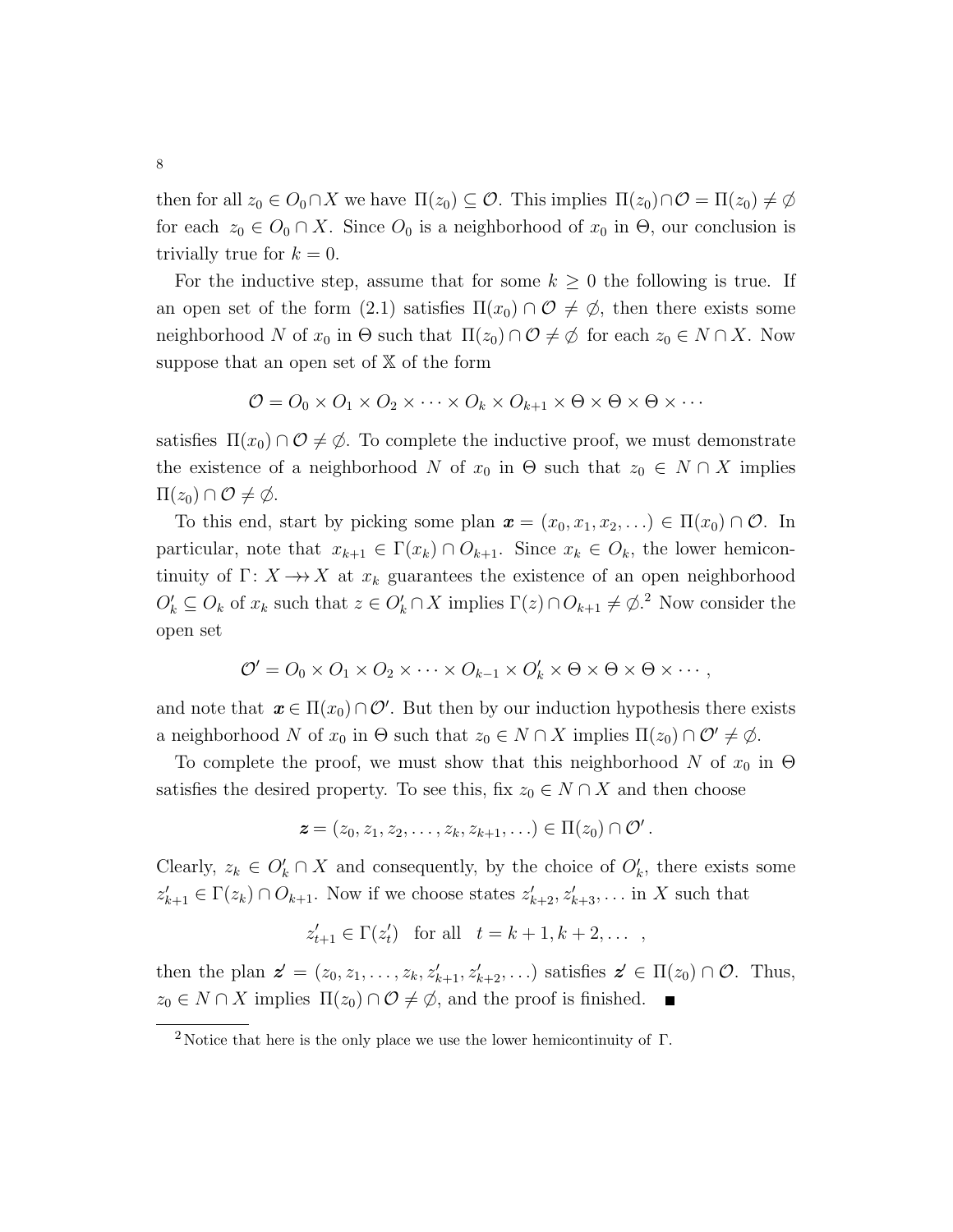The preceding result is important since, as we will see, it allows us to employ Berge's Maximum Theorem to study optima. As a consequence, we can characterize the set of optima and derive the fundamental properties of the value function in a direct and very simple manner. However, before doing so, we need to take one more step. Namely, we need to establish the convexity of the plan correspondence Π.

For convenience denote by  $\mathcal P$  the collection of all feasible plans for all possible initial states in  $X$ . That is,

$$
\mathcal{P} = \bigsqcup_{x \in X} \Pi(x) \, .
$$

As usual, the symbol  $A = \bigsqcup A_{i \in I}$  means  $A = \bigcup A_{i \in I}$  and  $A_i \cap A_j = \emptyset$  if  $i \neq j$ . In this case, note that if  $x \neq x'$  then any plan  $\boldsymbol{x}$  starting with  $x$ , i.e.,  $\boldsymbol{x} \in \Pi(x)$ , cannot lie in  $\Pi(x')$  because the first coordinate of x is not x'. That is,  $\Pi(x) \cap \Pi(x') = \emptyset$ .

To study convexity properties of the plan correspondence, we need one more assumption.

**Condition C3:** The state space X is a convex subset of  $\Theta$  and the constraint correspondence  $\Gamma: X \rightarrow X$  has a convex graph.

This condition guarantees the convexity of the graph of the plan correspondence. As we will see, this is fundamental in establishing the concavity of the value function.

**Theorem 2.4.** Under Condition C3, the plan correspondence  $\Pi$  has a convex qraph, and so  $\Pi$  is also convex-valued.

*Proof.* Let  $(x_0, \mathbf{x})$ ,  $(y_0, \mathbf{y}) \in G_\Pi$  and  $0 \leq \alpha \leq 1$ . Notice that  $x_{t+1} \in \Gamma(x_t)$  and  $y_{t+1} \in \Gamma(y_t)$  imply  $(x_t, x_{t+1}), (y_t, y_{t+1}) \in G_\Gamma$  for all  $t \geq 0$ . Since  $\Gamma$  has a convex graph, it follows that for each  $t \geq 0$  the convex combination of  $(x_t, x_{t+1})$  and  $(y_t, y_{t+1})$  satisfies

$$
(\alpha x_t + (1 - \alpha)y_t, \alpha x_{t+1} + (1 - \alpha)y_{t+1}) = [\alpha(x_t, x_{t+1}) + (1 - \alpha)(y_t, y_{t+1})] \in G_{\Gamma}.
$$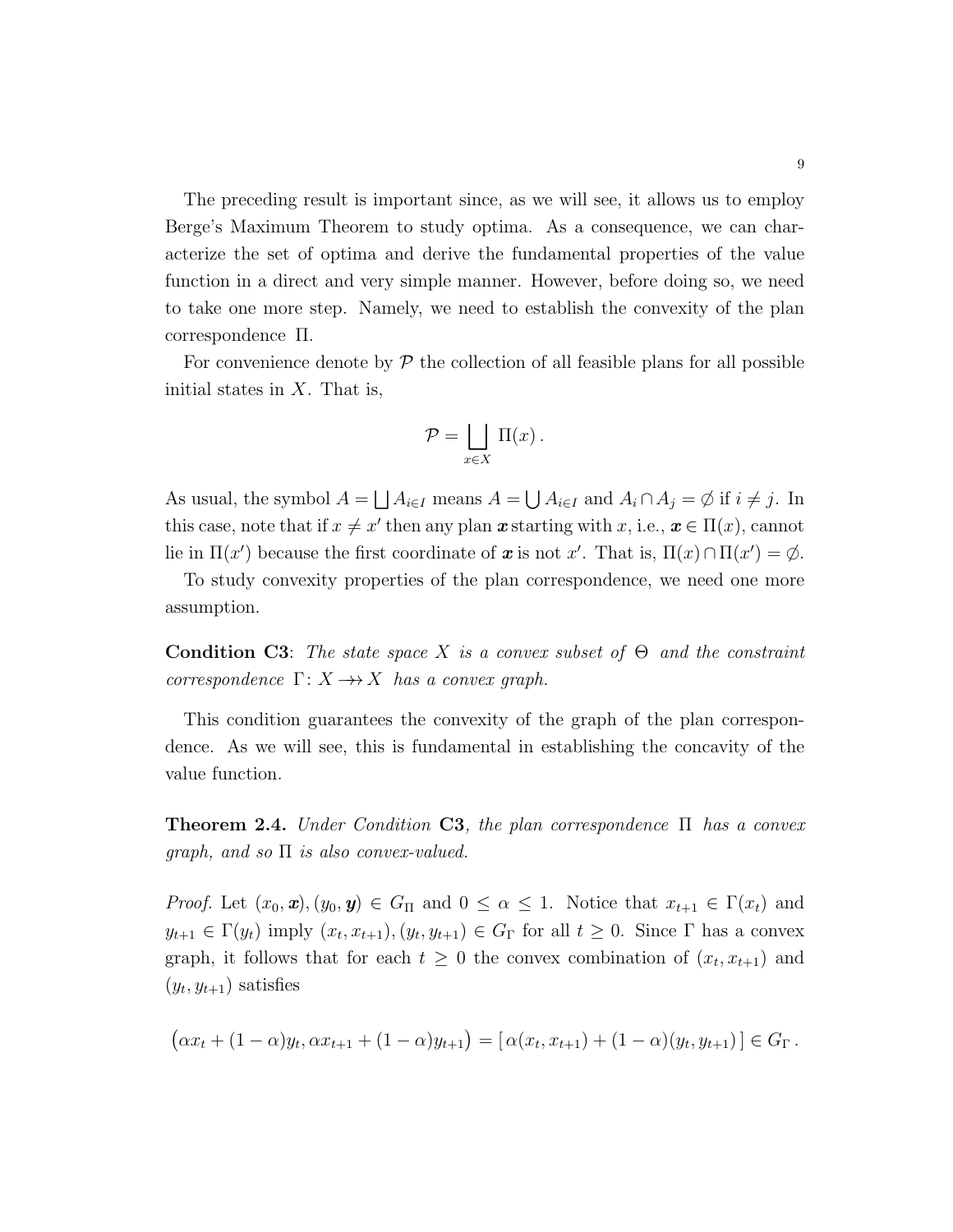In other words,  $[\alpha x_{t+1} + (1-\alpha)y_{t+1}] \in \Gamma(\alpha x_t + (1-\alpha)y_t)$  holds true for all  $t \geq 0$ . This implies  $[\alpha x + (1 - \alpha)y] \in \Pi(\alpha x_0 + (1 - \alpha)y_0)$  or

$$
\alpha(x_0,\mathbf{x}) + (1-\alpha)(y_0,\mathbf{y}) = (\alpha x_0 + (1-\alpha)y_0, \alpha \mathbf{x} + (1-\alpha)\mathbf{y}) \in G_{\Pi}.
$$

So, the graph of the correspondence  $\Pi$  is a convex set, i.e., a convex subset of  $X \times \mathbb{X}$ . Ē

Now that we have discussed the basic properties of the plan correspondence, we are ready to introduce a notion of preferences

2.2. The lifetime utility function. We take the preferences of the representative agent over plans as a primitive notion. As usual, we refer to these preferences as the "lifetime utility" of the representative agent. We also assume the agent is infinitely-lived. However, we will depart from the usual way of defining preferences for a given initial state. As a matter of fact, since we are working with the plan correspondence, it is useful to define preferences over all possible plans for any initial state. That is, we work with preferences defined on the graph of the plan correspondence.

#### Condition C4: The lifetime utility function is a continuous function

$$
\widehat{U}\colon G_{\Pi}\to\mathbb{R}\,.
$$

Given the lifetime utility function  $\widehat{U}$ , we associate a new function  $U: \mathcal{P} \to \mathbb{R}$ defined for each  $x \in \Pi(x)$  by

$$
U(\boldsymbol{x}) = \widehat{U}(x, \boldsymbol{x})\,.
$$

When U is restricted to a specific upper section  $\Pi(x)$  of the plan correspondence  $\Pi$ , then we call  $U$ :  $\Pi(x)$  → ℝ the state-contingent lifetime utility function. In other words, U is simply the function  $\hat{U}$  restricted to the upper section of  $\Pi$ at the initial state  $x \in X$ .

The following result should be obvious.

**Lemma 2.5.** For each initial state  $x \in X$  the function  $U: \Pi(x) \to \mathbb{R}$  is continuous.

10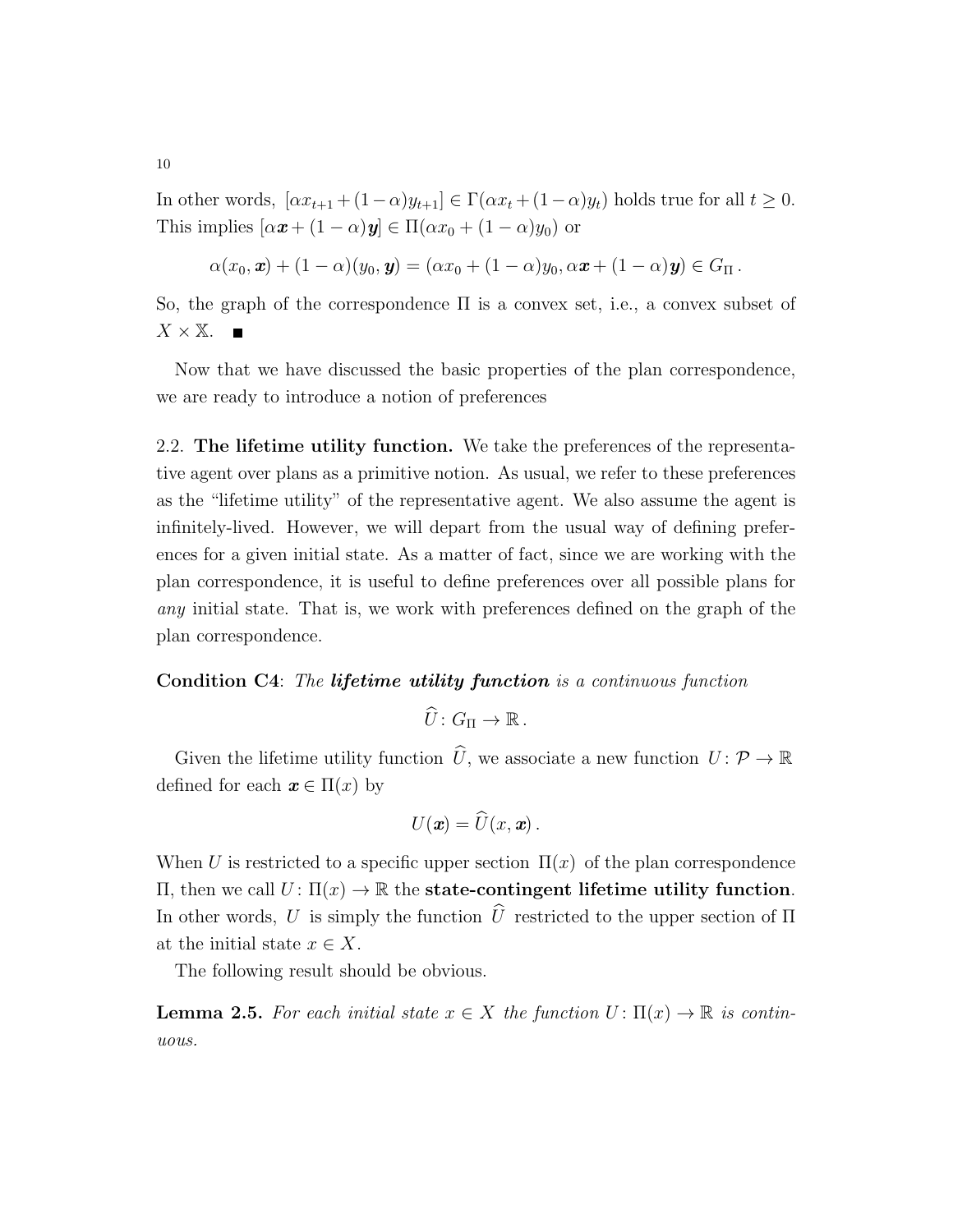We now wish to discuss monotonicity of the lifetime utility function. In order to do so, we need to introduce an order relation on the graph of the correspondence Π. Recall first that a set A equipped with a reflexive, anti-symmetric and transitive relation  $\geq$  is referred to as an ordered set or a partially ordered set.<sup>3</sup> We employ the following notation: If  $z = (z_0, z_1, z_2, ...) \in \mathbb{X}$ , then  $z_{-0}$  denotes the sequence z without its first term, i.e.,  $z_{-0} = (z_1, z_2, z_3, \ldots)$ . Now assume that the state space X is an ordered set, ordered by  $\geq$ . By means of this order relation  $\geq$  we can introduce an order relation  $\succeq$  on  $G_{\Pi}$  by defining  $(x_0, x) \succeq (y_0, y)$  in  $G_{\Pi}$  to mean:

- (1)  $x_0 \geq y_0$  in X, and
- (2)  $\mathbf{x}_{-0} = \mathbf{y}_{-0}$ , i.e.,  $x_t = y_t$  for all  $t \ge 1$ .

Notice that  $\succeq$  is indeed an order relation on the graph  $G_{\Pi}$  of  $\Pi$ , so the order  $\succeq$ allows us to define the monotonicity of the lifetime utility function.

**Definition 2.6.** If the state space X is an ordered set, then the lifetime utility function  $\widehat{U}$  is called **monotone** [resp. **strictly monotone**] if  $(x_0, x) \succ (y_0, y)$ in  $G_{\Pi}$  implies  $\widehat{U}(x_0, x) \ge \widehat{U}(y_0, y)$  in  $\mathbb R$  [resp.  $\widehat{U}(x_0, x) > \widehat{U}(y_0, y)$ ].

The monotonicity of the lifetime utility function expresses the following notion. Whenever the initial element  $x_0$  of a plan  $\boldsymbol{x}$  dominates the corresponding initial element  $y_0$  of another plan  $y$ , and the other elements of x and y are the same, then the lifetime utility generated by plan  $x$  must be at least as large as the lifetime utility generated by plan y.

We are now ready to discuss optimal plans.

2.3. The value function. Given an initial state  $x_0 \in X$  the representative agent maximizes his state-contingent lifetime utility function. That is, he solves the following optimization problem:

Maximize: 
$$
U(\mathbf{x})
$$
  
Subject to:  $\mathbf{x} \in \Pi(x_0)$ .

<sup>&</sup>lt;sup>3</sup>As usual, for an order relation on a set A, the symbol  $a > b$  in A means  $a \geq b$  and  $a \neq b$ . We also write interchangeably  $b \le a$  instead of  $a \ge b$  and  $b < a$  for  $a > b$ .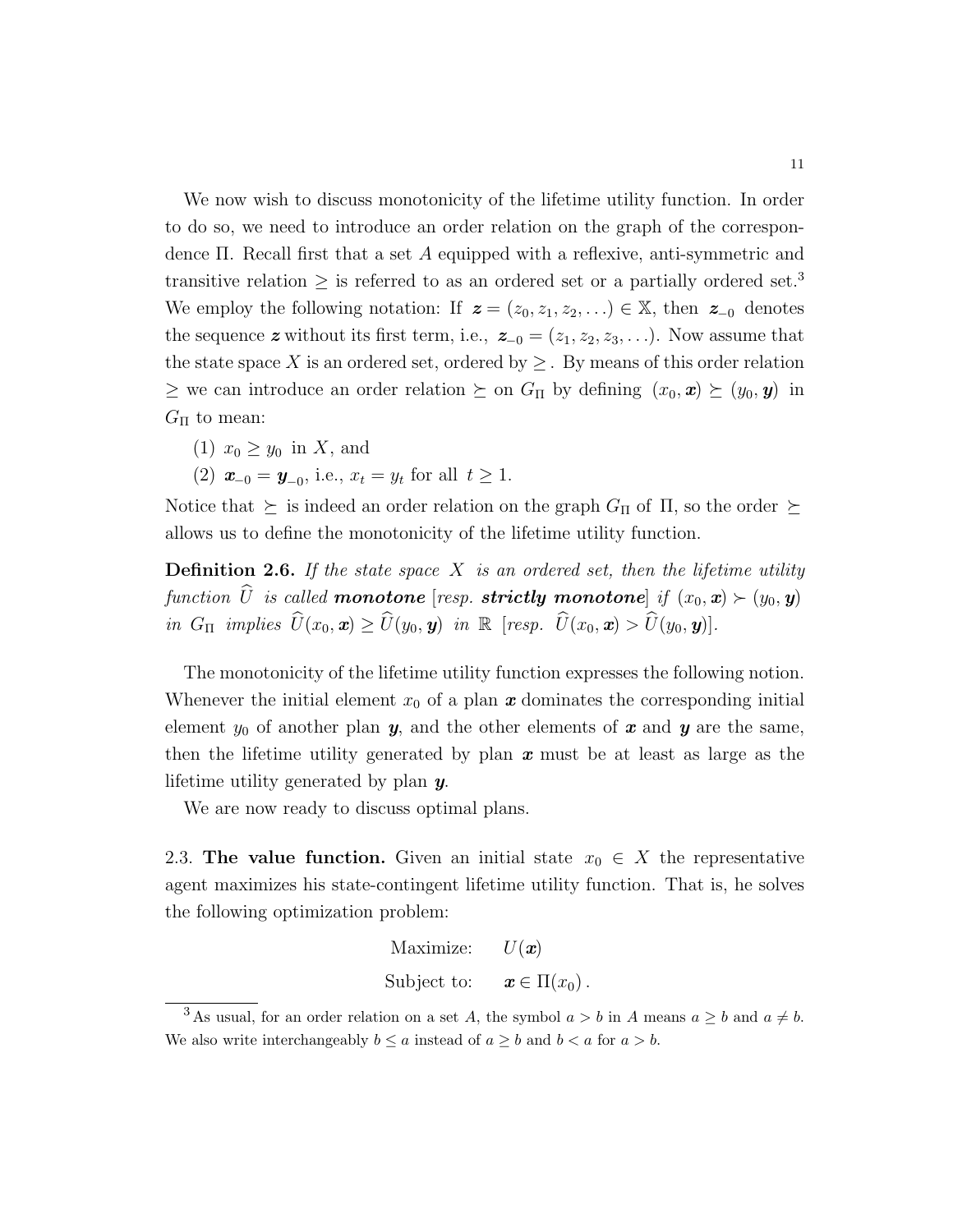A glance at Lemma 2.5 guarantees that, under Conditions C1 and C2, this optimization problem has a solution. Therefore, one defines a real-valued function  $v: X \to \mathbb{R}$  for each  $x_0 \in X$  by

$$
v(x_0)=\sup_{\boldsymbol{x}\in\Pi(x_0)}U(\boldsymbol{x})=\max_{\boldsymbol{x}\in\Pi(x_0)}U(\boldsymbol{x})\,.
$$

The above function v is called the **value function**. Any feasible plan  $\mathbf{x} \in \Pi(x_0)$ that satisfies  $U(\mathbf{x}) = v(x_0)$  is called an **optimal plan**. The existence of optimal plans is a straightforward consequence of our approach to dynamic optimization.

**Lemma 2.7.** Under Conditions  $C1$ ,  $C2$ ,  $C3$ , and  $C4$ , for a given initial state  $x_0 \in X$ :

- (a) there exists at least one optimal plan,
- (b) if the lifetime utility function  $\hat{U}$  is strictly concave, then there is exactly one optimal plan.

*Proof.* By Theorem 2.2 the set  $\Pi(x_0)$  is compact for each  $x_0 \in X$ . Now notice that, by Lemma 2.5, U is a continuous function when restricted to any  $\Pi(x_0)$ .

For property (b) notice that strict concavity of  $\hat{U}$  implies the strict concavity of  $U: \Pi(x_0) \to \mathbb{R}$ , and the uniqueness of the optimal plan follows.

In the remainder of this section, we apply our approach to dynamic optimization to obtain in a direct manner three key properties of the value function; continuity, monotonicity, and concavity. We start by discussing the continuity of the value function.

Theorem 2.8. Under Conditions C1, C2, and C4 the value function v is continuous.

*Proof.* We know from Theorem 2.2 that the plan correspondence  $\Pi: X \to X$  is nonempty- and compact-valued. Also, according to Theorem 2.3, Π is continuous. Now apply Berge's classical Maximum Theorem (see for instance [1, Theorem 17.31, p. 570]) to infer that the maximum function  $m: X \to \mathbb{R}$ , defined for each  $x_0 \in X$  by

$$
m(x_0) = \max_{\boldsymbol{x} \in \Pi(x_0)} U(\boldsymbol{x}) = \max_{\boldsymbol{x} \in \Pi(x_0)} \widehat{U}(x_0, \boldsymbol{x}),
$$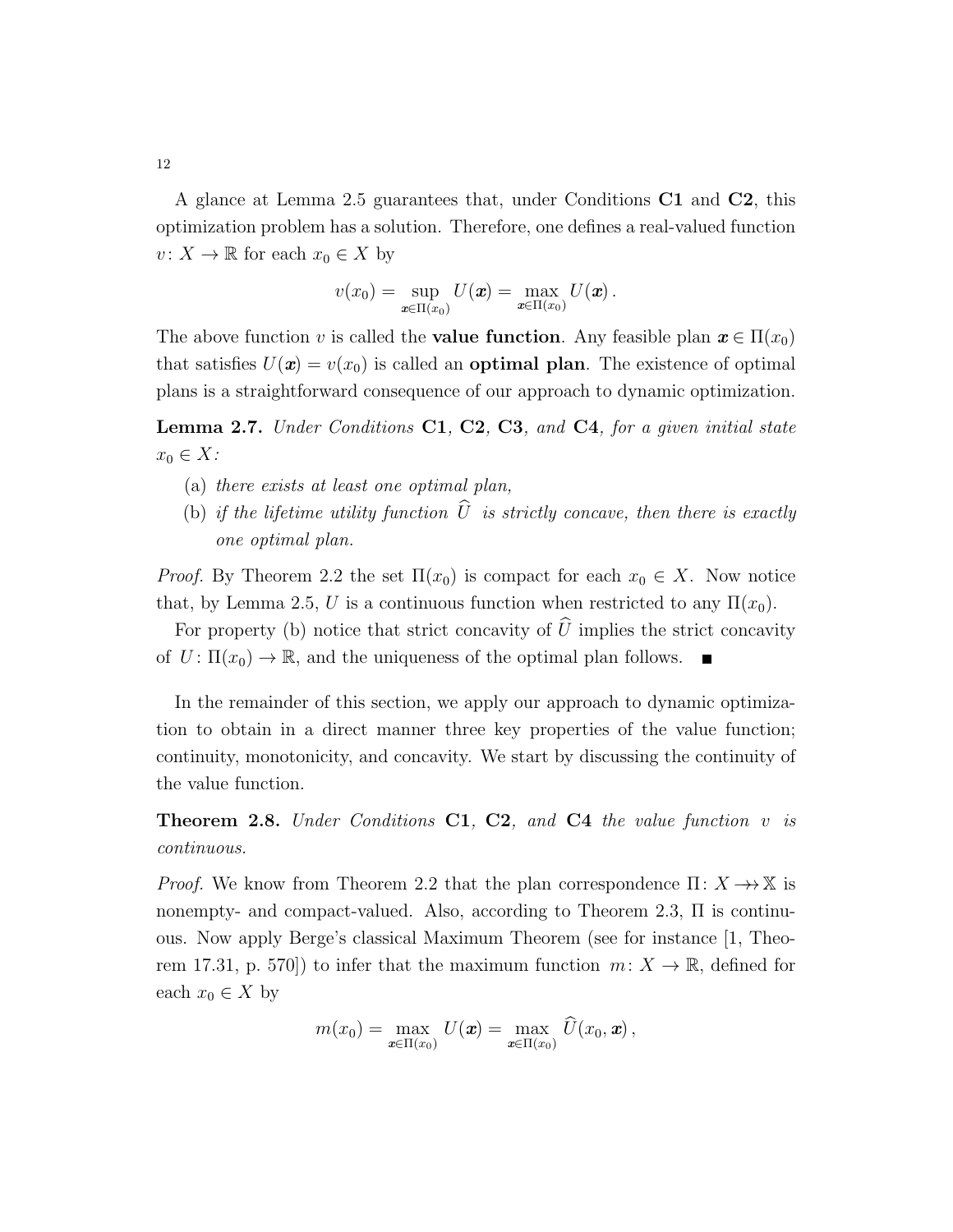is a continuous function. Now notice that v coincides with  $m$ .

Now that we have established the continuity of the value function, we turn our attention to its monotonicity. Recall that the constraint correspondence  $\Gamma$  is said to be monotone if X is an ordered set, and  $y_0 < x_0$  in X implies  $\Gamma(y_0) \subseteq \Gamma(x_0)$ .

**Theorem 2.9.** Under Conditions  $C1$ ,  $C2$ , and  $C4$ , if the state space X is an ordered set, the constraint correspondence  $\Gamma$  is monotone, and the lifetime utility function  $\widehat{U}$  is monotone (resp. strictly monotone), then the value function v is monotone (resp. strictly monotone).

*Proof.* Assume that  $\widehat{U}$  is strictly monotone and let  $y_0 < x_0$  in X. The monotonicity of Γ implies  $\Gamma(y_0) \subseteq \Gamma(x_0)$ . By Lemma 2.7 there exists a plan  $y \in \Pi(y_0)$  such that  $v(y_0) = U(\mathbf{y})$ . From  $\Gamma(y_0) \subseteq \Gamma(x_0)$ , the sequence  $\mathbf{x} = (x_0, y_1, y_2, \ldots)$  satisfies  $\mathbf{x} \in \Pi(x_0)$ , i.e.,  $(x_0, \mathbf{x}) \in G_\Pi$ . So,  $(y_0, \mathbf{y})$ ,  $(x_0, \mathbf{x}) \in G_\Pi$  and  $(x_0, \mathbf{x}) \succ (y_0, \mathbf{y})$ . Since  $\widehat{U}$  is strictly monotone, we see that

$$
v(y_0) = U(\mathbf{y}) = U(y_0, \mathbf{y}) < U(x_0, \mathbf{x}) = U(\mathbf{x}) \leq v(x_0).
$$

Thus,  $v(y_0) < v(x_0)$  proving that, in this case, v is strictly monotone.

If  $\widehat{U}$  is monotone, then similar arguments show  $v(y_0) \leq v(x_0)$ , so that the value function  $v$  is monotone.

Our next result deals with concavity of the value function.

Theorem 2.10. Under Conditions C1, C2, C3, and C4, if the lifetime utility function  $\widehat{U}$  is concave (resp. strictly concave), then the value function v is likewise concave (resp. strictly concave).

*Proof.* Fix two elements  $x_0, y_0 \in X$  with  $x_0 \neq y_0$  and let  $0 < \alpha < 1$ . Next, pick plans  $\mathbf{x} \in \Pi(x_0)$  and  $\mathbf{y} \in \Pi(y_0)$  such that  $v(x_0) = U(\mathbf{x})$  and  $v(y_0) = U(\mathbf{y})$ . Clearly,  $[\alpha x + (1 - \alpha)y] \in \Pi(\alpha x_0 + (1 - \alpha)y_0)$ . Now taking into account that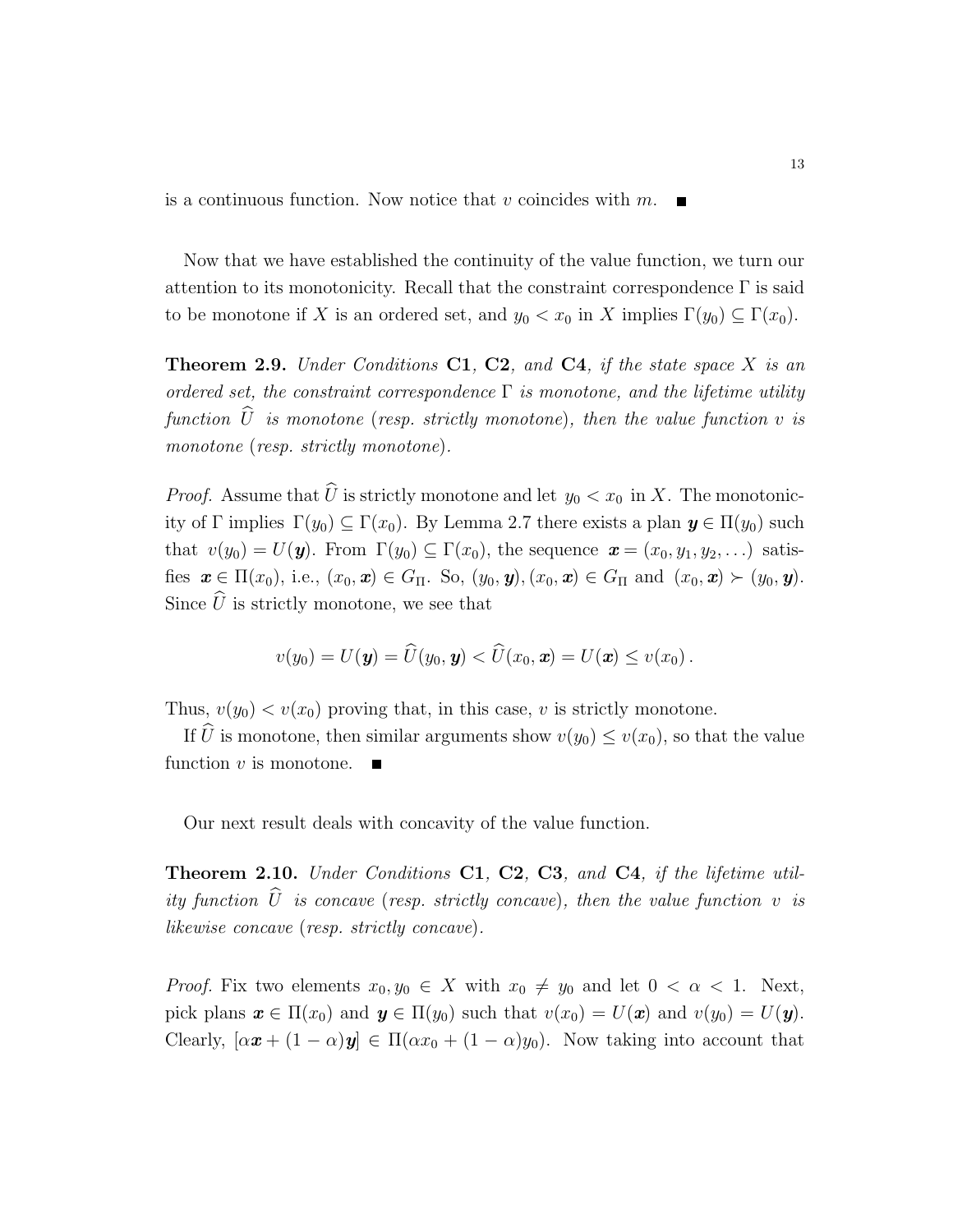$(x_0, \mathbf{x}) \neq (y_0, \mathbf{y})$ , the strict concavity of  $\widehat{U}$  yields

$$
v(\alpha x_0 + (1 - \alpha)y_0) = \max_{\mathbf{z} \in \Pi(\alpha x_0 + (1 - \alpha)y_0)} U(\mathbf{z})
$$
  
\n
$$
\geq U(\alpha \mathbf{x} + (1 - \alpha)\mathbf{y})
$$
  
\n
$$
= \widehat{U}(\alpha(x_0, \mathbf{x}) + (1 - \alpha)(y_0, \mathbf{y}))
$$
  
\n
$$
> \alpha \widehat{U}(x_0, \mathbf{x}) + (1 - \alpha)\widehat{U}(y_0, \mathbf{y})
$$
  
\n
$$
= \alpha U(\mathbf{x}) + (1 - \alpha)U(\mathbf{y})
$$
  
\n
$$
= \alpha v(x_0) + (1 - \alpha)v(y_0).
$$

Hence,  $v(\alpha x_0 + (1 - \alpha)y_0) > \alpha v(x_0) + (1 - \alpha)v(y_0)$ , proving that v is strictly concave.

Of course, if the lifetime utility function  $\hat{U}$  is not strictly concave, then for a given initial state  $x_0$  we can have a multiplicity of optimal plans, say  $\pi(x_0)$ .<sup>4</sup> That is, we obtain a correspondence  $\pi: X \longrightarrow X$ , defined by

$$
\boldsymbol{\pi}(x_0)=\left\{\boldsymbol{x}\in\Pi(x_0)\colon\ U(\boldsymbol{x})=v(x_0)=\max_{\boldsymbol{y}\in\Pi(x_0)}\widehat{U}(x_0,\boldsymbol{y})\right\}.
$$

We call  $\pi$  the **optimal plan correspondence**, which satisfies the following properties.

**Theorem 2.11.** If Conditions C1, C2 and C4 are true, then the optimal plan correspondence  $\pi$  is nonempty- and compact-valued, and upper hemicontinuous.

Moreover, when Condition C3 is also true, we have the following additional properties:

- (a) If the lifetime utility function  $\widehat{U}$  is concave, then  $\pi$  is convex-valued.
- (b) If the lifetime utility function  $\hat{U}$  is strictly concave, then  $\pi$  is a continuous function.

14

<sup>&</sup>lt;sup>4</sup>This means there is indeterminacy because several distinct plans are optimal. Of course, outside of a planning problem such as the one we consider, there can be other reasons for indeterminacy, even with quite standard preferences and technologies. For example see the discussion of externalities in [5].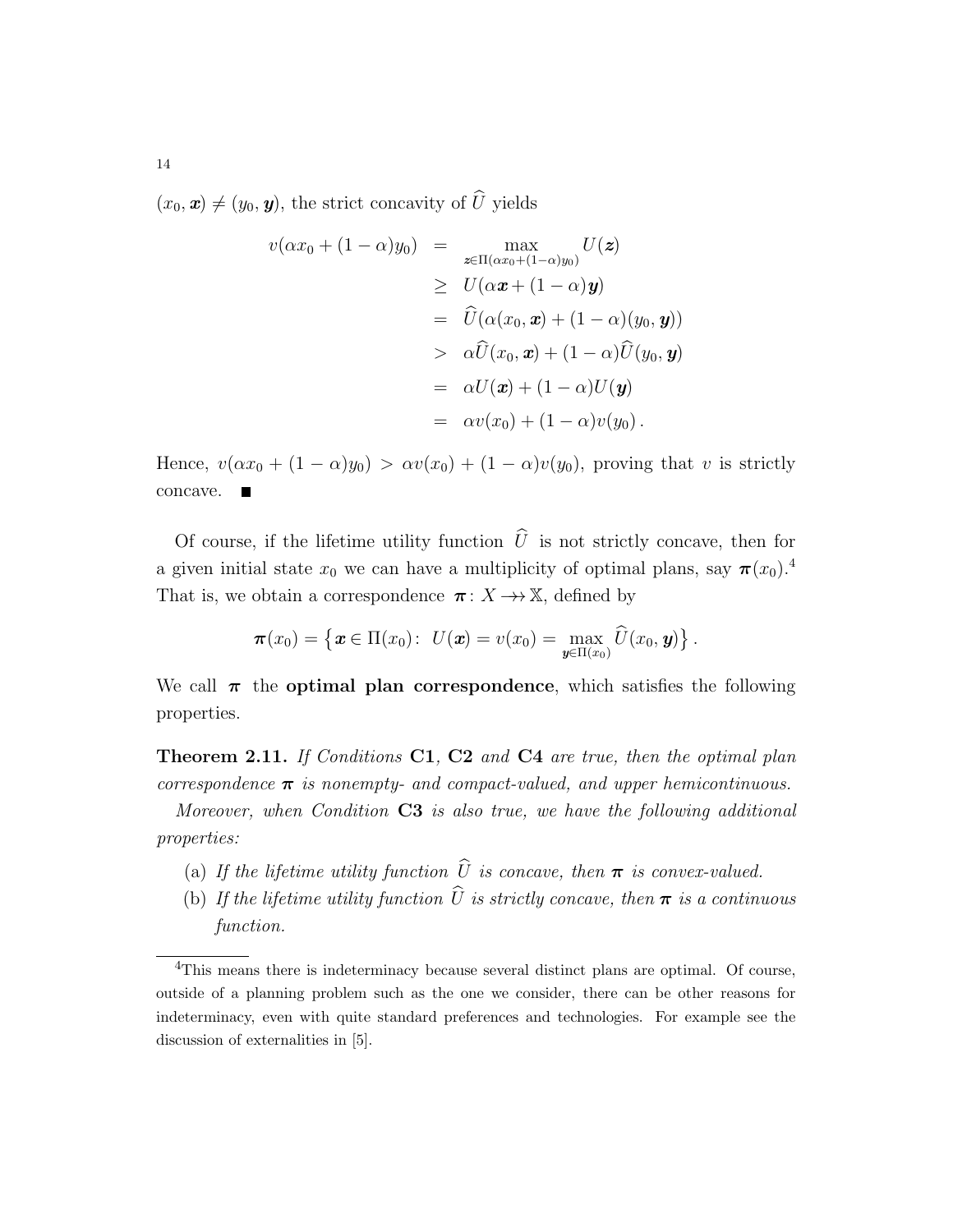Proof. The optimal plan correspondence coincides with the "argmax" correspondence

$$
\boldsymbol{\pi}(x_0)=\big\{\boldsymbol{x}\in\Pi(x_0)\colon\; \widehat{U}(x_0,\boldsymbol{x})=\max_{\boldsymbol{y}\in\Pi(x_0)}\widehat{U}(x_0,\boldsymbol{y})\big\}\,.
$$

By Berge's Maximum Theorem,  $\pi$  is nonempty- and compact-valued and upper hemicontinuous.

For (a) note that  $\Pi(x_0)$  is a convex and compact subset of X. Since the function  $U: \Pi(x_0) \to \mathbb{R}$  is continuous and concave, it follows that the nonempty set  $\pi(x_0)$ of maximizers of U over  $\Pi(x_0)$  is convex.

For (b), observe that under Conditions C1, C2, C3, and C4 and strict concavity of  $\widehat{U}$ , it follows from Lemma 2.7 that for each initial state  $x_0 \in X$  there exists exactly one optimal plan in  $\Pi(x_0)$ . That is, in this case,  $\pi$  is a function. Since  $\pi$  as a correspondence is upper hemicontinuous, it is automatically a continuous function.

In the following sections we apply our optimization technique to a standard dynamic model from the macroeconomic literature.

#### 3. A Time-Separable Model

An important class of dynamic models in economics are the ones characterized by time-separable lifetime utility functions. Under certain conditions, this type of preferences gives rise to recursive formulations for the value functions in terms of the Bellman equation; see [10]. In this section, we apply our framework to establish the existence of optima and derive the basic properties of the value functions in these models. To do so, throughout this section, we assume that Conditions C1, C2 are valid.

We will say that the lifetime utility function  $\widehat{U}$  is time-separable, if there exists a bounded continuous function  $F: G_{\Gamma} \to \mathbb{R}$  (commonly referred to as the return function or as the *period utility* function) such that for each point  $(x_0, \mathbf{x}) \in G_\Pi$ or, equivalently,  $\mathbf{x} = (x_0, x_1, x_2, \ldots) \in \Pi(x_0)$ , we have

$$
\widehat{U}(x_0, \mathbf{x}) = U(\mathbf{x}) = \sum_{t=0}^{\infty} \beta(t) F(x_t, x_{t+1}). \tag{3.1}
$$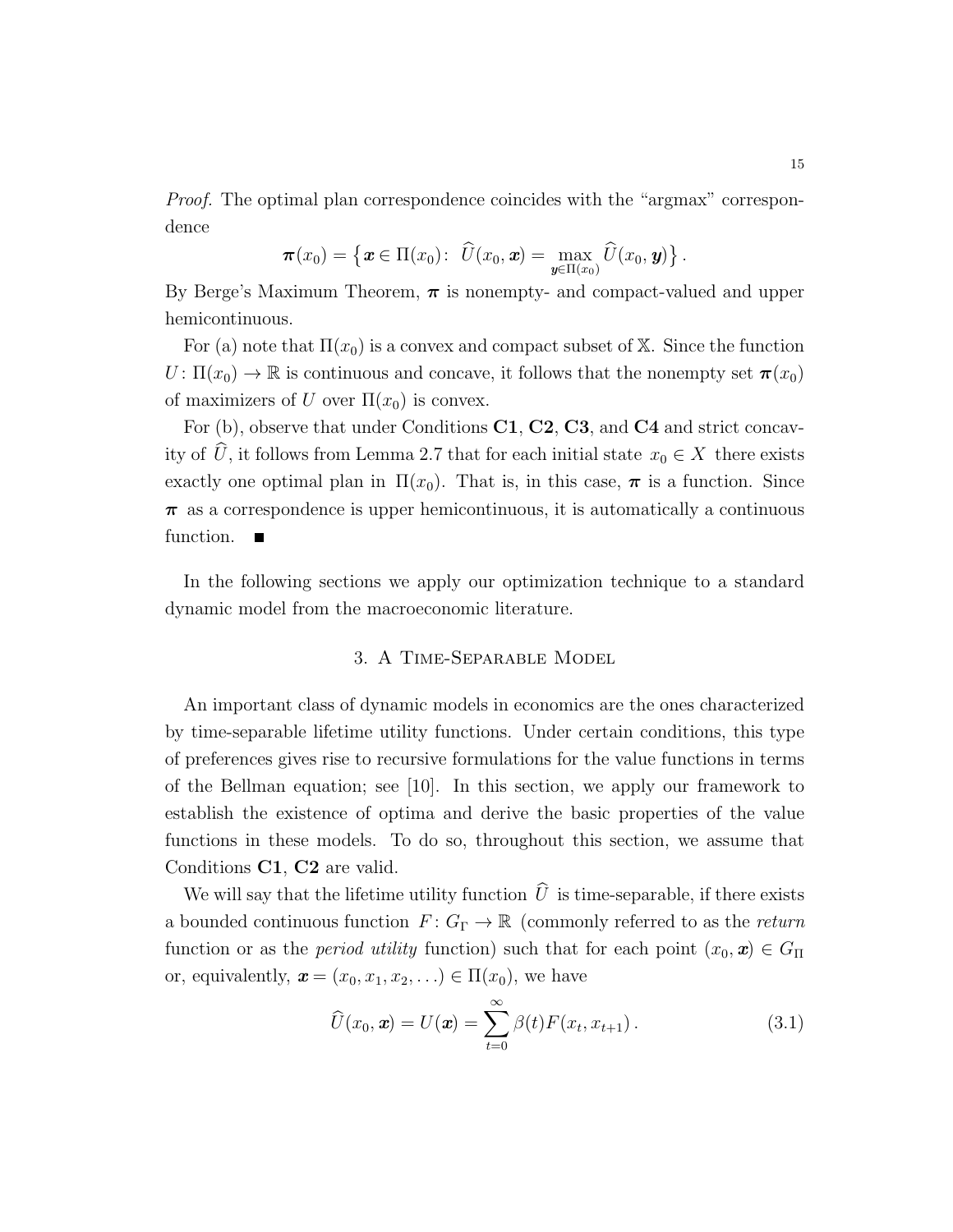Here  $\beta(t) > 0$  is interpreted as the discount factor at period  $t \geq 0$  and it is assumed that  $\sum_{t=0}^{\infty} \beta(t) < \infty$ . Clearly, the boundedness of F coupled with the condition on discounting, guarantees that  $\hat{U}$  as given by (3.1) is a real-valued function.<sup>5</sup> We refer to any dynamic model with preferences given by  $(3.1)$  as a time-separable model.

We start by establishing the continuity of time-separable preferences.

**Lemma 3.1.** Any time-separable utility function  $\widehat{U}$  :  $G_{\Pi} \to \mathbb{R}$  is continuous, i.e., it satisfies Condition C4.

*Proof.* Assume that  $(x_0^n, \mathbf{x}^n) \to (x_0, \mathbf{x})$  in  $G_\Pi$ . That is,  $x_0^n \to x_0$  in X and

$$
\bm{x}^n = (x_0^n, x_1^n, x_2^n, \ldots) \to \bm{x} = (x_0, x_1, x_2, \ldots)
$$

in X. In other words, for each  $t \geq 0$  we have  $x_t^n \longrightarrow x_t$  in X. We must establish that  $\widehat{U}(x_0^n, \mathbf{x}^n) \to \widehat{U}(x_0, \mathbf{x})$  holds true in  $\mathbb{R}$ .

To this end, fix  $\epsilon > 0$ . Start by choosing some  $M > 0$  such that  $|F(x, y)| \leq M$ holds for all  $(x, y) \in G_{\Gamma}$  and then pick some  $\tau > 0$  such that  $2M \sum_{t=\tau+1}^{\infty} \beta(t) < \frac{\epsilon}{2}$  $rac{\epsilon}{2}$ . Using the continuity of F, we see that there exists some  $n_0$  such that  $n \geq n_0$ implies  $\left| \sum_{t=0}^{\tau} \beta(t) \left[ F(x_t^n, x_{t+1}^n) - F(x_t, x_{t+1}) \right] \right| < \frac{\epsilon}{2}$  $\frac{\epsilon}{2}$ . But then for each  $n \geq n_0$  we have

$$
\left| \hat{U}(x_0^n, \mathbf{x}^n) - \hat{U}(x_0, \mathbf{x}) \right| = \left| U(\mathbf{x}^n) - U(\mathbf{x}) \right|
$$
\n
$$
\leq \left| \sum_{t=0}^{\tau} \beta(t) \left[ F(x_t^n, x_{t+1}^n) - F(x_t, x_{t+1}) \right] \right| + \left| \sum_{t=\tau+1}^{\infty} \beta(t) \left[ F(x_t^n, x_{t+1}^n) - F(x_t, x_{t+1}) \right] \right|
$$
\n
$$
< \frac{\epsilon}{2} + 2M \sum_{t=\tau+1}^{\infty} \beta(t) < \frac{\epsilon}{2} + \frac{\epsilon}{2} = \epsilon.
$$

This shows that  $\widehat{U}(x_0^n, \mathbf{x}^n) \to \widehat{U}(x_0, \mathbf{x})$  holds in  $\mathbb{R}$ , as desired.

We now proceed to establish the monotonicity property of  $\hat{U}$ , i.e., of the lifetime utility defined on the graph of the plan correspondence. Recall that if the state space X is an ordered set, then the return function  $F: G_{\Gamma} \to \mathbb{R}$  is said to

<sup>&</sup>lt;sup>5</sup> Of course, the most common formulation assumes  $\beta(t) = \beta^t$  for all  $t \geq 0$ , where  $0 < \beta < 1$ .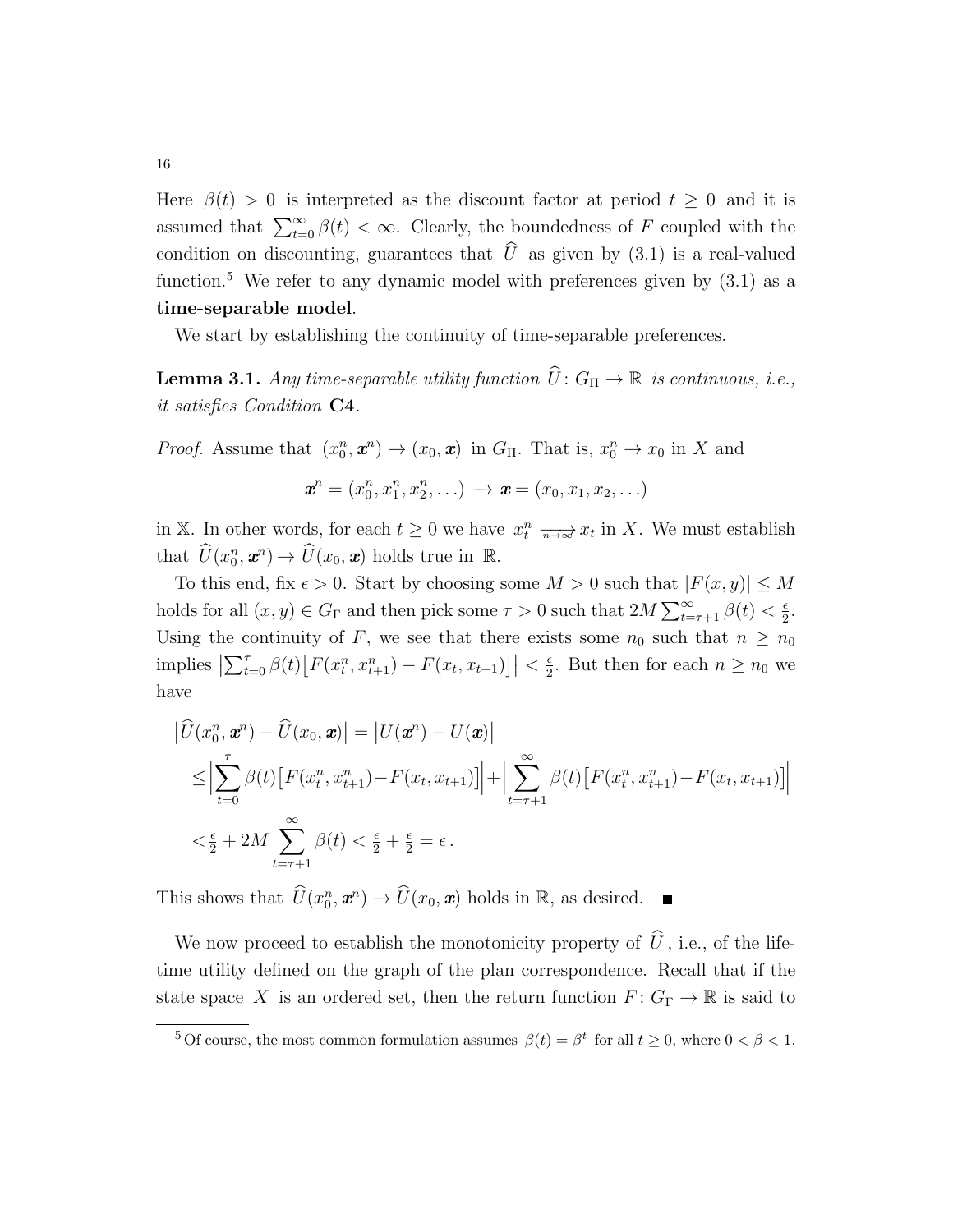be monotone (resp. strictly monotone) in x whenever  $(x_0, y), (y_0, y) \in G_\Gamma$  with  $x_0 > y_0$  implies  $F(x_0, y) \ge F(y_0, y)$  (resp.  $F(x_0, y) > F(y_0, y)$ ) in  $\mathbb{R}$ .

**Theorem 3.2.** Under Conditions  $C1$  and  $C2$ , if the state space X is ordered and the period utility function  $F$  is monotone (resp. strictly monotone) in x, then the lifetime utility function  $\hat{U}$  is monotone (resp. strictly monotone).

*Proof.* Assume  $(x_0, x) \succ (y_0, y)$  in  $G_{\Pi}$ . That is,  $x_0 > y_0$  in X and  $x_{-0} = y_{-0}$ . Now note that the monotonicity of F in x implies  $F(y_0, x_1) \leq F(x_0, x_1)$  (with strict inequality if F is strictly monotone). But then in view of  $x_t = y_t$  for all  $t \geq 1$ , we have

$$
\widehat{U}(y_0, y) = U(y) = \beta(0)F(y_0, y_1) + \sum_{t=1}^{\infty} \beta(t)F(y_t, y_{t+1})
$$
\n
$$
\leq \beta(0)F(x_0, y_1) + \sum_{t=1}^{\infty} \beta(t)F(y_t, y_{t+1})
$$
\n
$$
= \beta(0)F(x_0, x_1) + \sum_{t=1}^{\infty} \beta(t)F(x_t, x_{t+1})
$$
\n
$$
= U(x) = \widehat{U}(x_0, x).
$$

Therefore,  $\widehat{U}(y_0, y) \leq \widehat{U}(x_0, x)$  so that  $\widehat{U}$  is monotone. Strict monotonicity of  $\widehat{U}$ follows by observing that the weak inequality in the displayed formula above is strict.  $\blacksquare$ 

Now that we have established continuity and monotonicity of the lifetime utility function, we are ready to study some basic properties of the value function. The next result indicates that the value function is continuous.

**Theorem 3.3.** Under Conditions  $C1$  and  $C2$ , the value function v of a timeseparable model is bounded and continuous.

*Proof.* The continuity of v is a simple consequence of Theorem 2.8. To see that v is bounded, assume that  $|F(x, y)| \leq M$  holds for each  $(x, y) \in G_{\Gamma}$ . Now if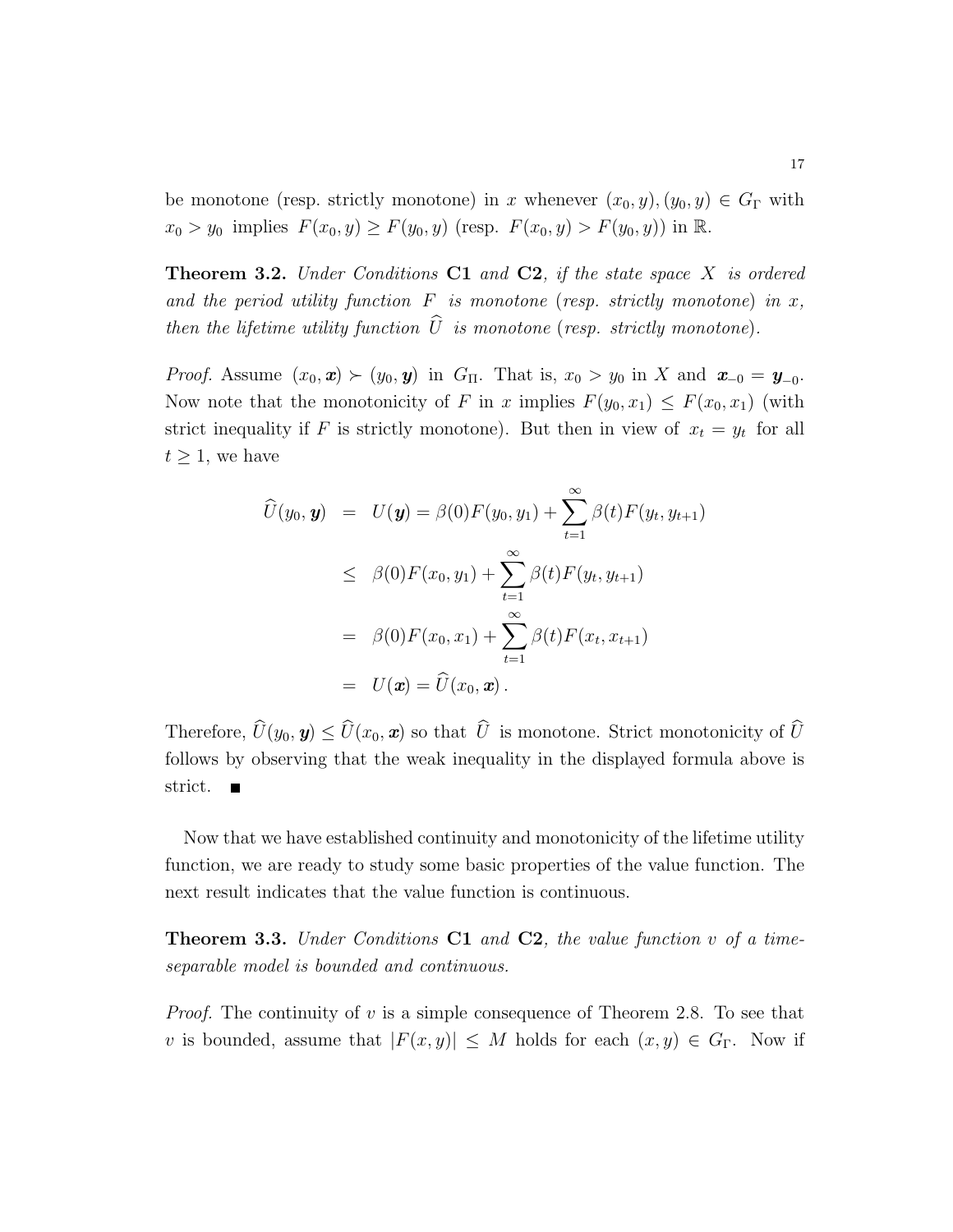$\mathbf{x} \in \Pi(x_0)$  satisfies  $v(x_0) = U(\mathbf{x})$ , then we have

$$
|v(x_0)| = |U(\pmb{x})| = \Big|\sum_{t=0}^{\infty} \beta(t) F(x_t, x_{t+1})\Big| \leq \sum_{t=0}^{\infty} \beta(t) |F(x_t, x_{t+1})| \leq M \sum_{t=0}^{\infty} \beta(t) < \infty.
$$

Since  $x_0 \in X$  is arbitrary, we see that that v is a bounded function.  $\blacksquare$ 

The next result deals with monotonicity properties of the value function.

Theorem 3.4. Assume that Conditions C1, C2, and C3 are valid, the state space X is an ordered set, the constraint correspondence  $\Gamma$  is monotone, and the return function is monotone (resp. strictly monotone) in x. Then the value function v is monotone (resp. strictly monotone).

*Proof.* This follows immediately from Theorems 3.2 and 2.9.  $\blacksquare$ 

Next, we discuss the concavity of the value function  $v$ .

**Lemma 3.5.** Under Conditions  $C1$ ,  $C2$ , and  $C3$ , if F is concave (resp. strictly concave), then the lifetime utility function  $\hat{U}$  is concave (resp. strictly concave).

*Proof.* We assume that F is strictly concave on the convex set  $G_{\Gamma}$ , and we prove that  $\widehat{U}$  is strictly concave on the convex set  $G_{\Pi}$ . (Concavity can be proved in a similar manner.)

To this end, let  $(x_0, \mathbf{x}), (y_0, \mathbf{y}) \in G_\Pi$  satisfy  $(x_0, \mathbf{x}) \neq (y_0, \mathbf{y})$ . This means that for some  $k \geq 0$  we have  $x_k \neq y_k$ . Now fix  $0 < \alpha < 1$ . The strict concavity of F yields

$$
F(\alpha(x_t, x_{t+1}) + (1 - \alpha)(y_t, y_{t+1})) \geq \alpha F(x_t, x_{t+1}) + (1 - \alpha)F(y_t, y_{t+1}) \forall t \neq k,
$$
  

$$
F(\alpha(x_k, x_{k+1}) + (1 - \alpha)(y_k, y_{k+1})) > \alpha F(x_k, x_{k+1}) + (1 - \alpha)F(y_k, y_{k+1}).
$$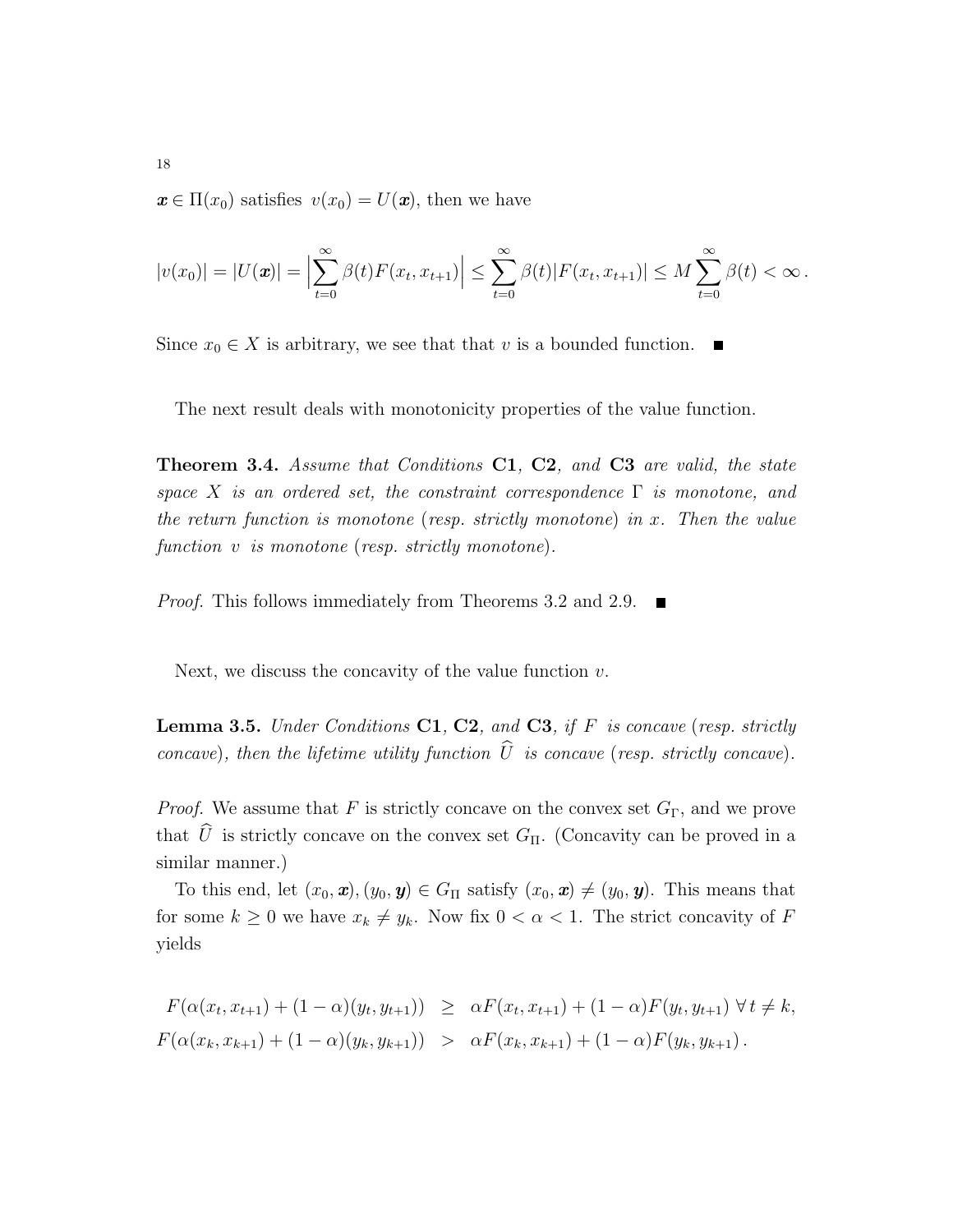Consequently, we have

$$
\hat{U}(\alpha(x_0, \mathbf{x}) + (1 - \alpha)(y_0, \mathbf{y})) = U(\alpha \mathbf{x} + (1 - \alpha)\mathbf{y}) \n= \sum_{t \neq k} \beta(t) F(\alpha(x_t, x_{t+1}) + (1 - \alpha)(y_t, y_{t+1})) \n+ \beta(k) F(\alpha(x_k, x_{k+1}) + (1 - \alpha)(y_k, y_{k+1})) \n> \sum_{t \neq k} \beta(t) [\alpha F(x_t, x_{t+1}) + (1 - \alpha) F(y_t, y_{t+1})] \n+ \beta(k) [\alpha F(x_k, x_{k+1}) + (1 - \alpha) F(y_k, y_{k+1})] \n= \alpha \sum_{t=0}^{\infty} \beta(t) F(x_t, x_{t+1}) + (1 - \alpha) \sum_{t=0}^{\infty} \beta(t) F(y_t, y_{t+1}) \n= \alpha U(\mathbf{x}) + (1 - \alpha) U(\mathbf{y}) \n= \alpha \hat{U}(x_0, \mathbf{x}) + (1 - \alpha) \hat{U}(y_0, \mathbf{y}).
$$

Thus  $\widehat{U}(\alpha(x_0, \boldsymbol{x}) + (1 - \alpha)(y_0, \boldsymbol{y})) > \alpha \widehat{U}(x_0, \boldsymbol{x}) + (1 - \alpha)\widehat{U}(y_0, \boldsymbol{y}),$  so that  $\widehat{U}$  is a strictly concave function.

Strict concavity is a common assumption in economic models since it guarantees the uniqueness of optimal plans.

Corollary 3.6. If F is strictly concave, then for each initial state  $x_0 \in X$  there exists exactly one optimal plan, i.e., there exists a unique plan  $\mathbf{x} \in \Pi(x_0)$  such that  $v(x_0) = U(\mathbf{x})$ .

We now show that our optimization method can be used to derive very easily the recursive properties of the value function in the typical case of geometric discounting.

3.1. Geometric discounting and the Bellman equation. We now consider the most common time-separable model, where  $\beta(t) = \beta^t$  and  $0 < \beta < 1$  is a fixed discount factor. In this case, one can establish that the value function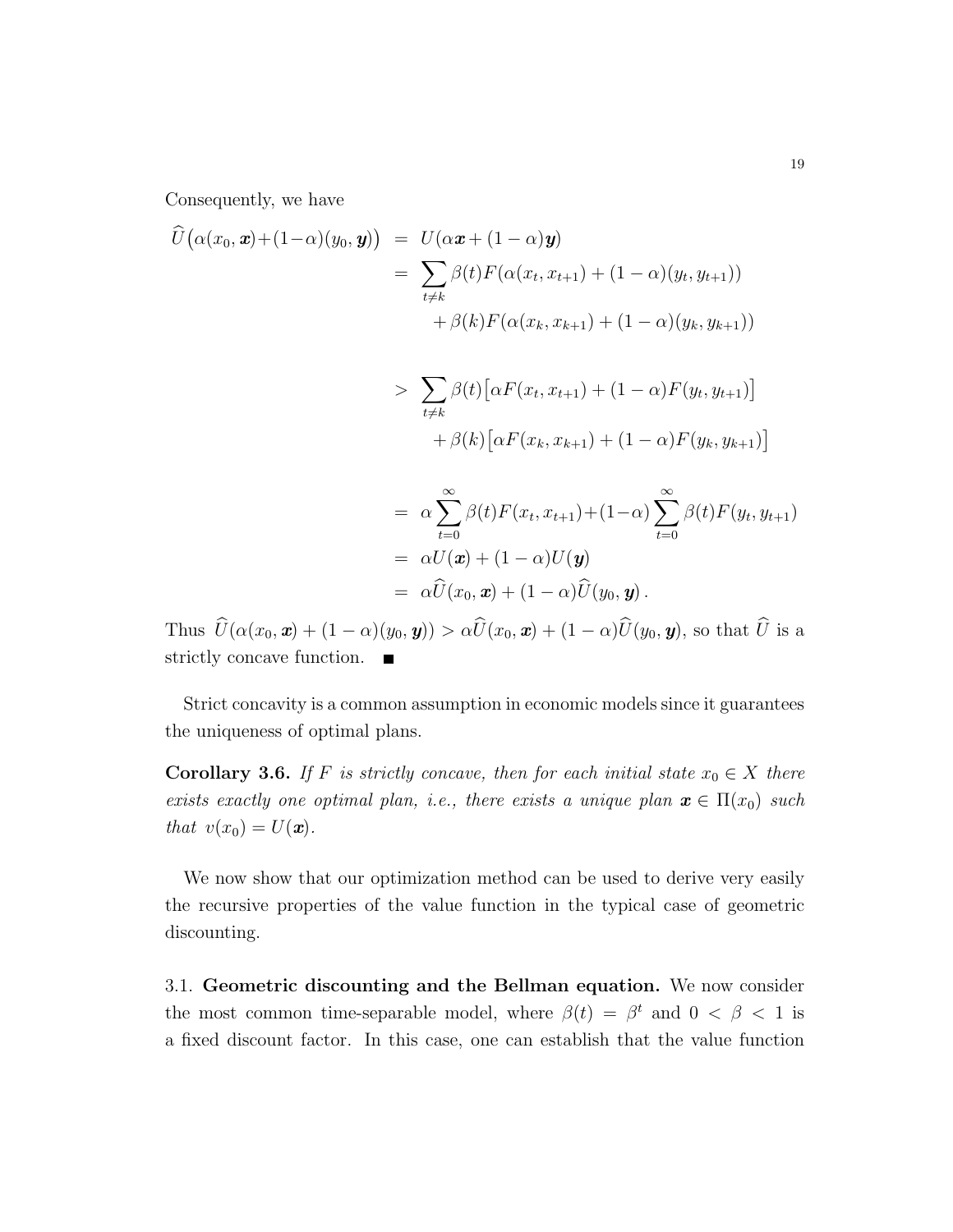has an additional important property. Namely, it satisfies the classical Bellman equation, i.e., one can describe the dynamic model in a recursive manner.

**Theorem 3.7.** Under Conditions C1 and C2, the value function  $v: X \to \mathbb{R}$  is the one and only bounded function that satisfies the Bellman functional equation, *i.e.*, for each  $x_0 \in X$  we have

$$
v(x_0) = \sup_{y \in \Gamma(x_0)} [F(x_0, y) + \beta v(y)].
$$

*Proof.* We verify first that v satisfies the Bellman equation. So, fix  $x_0 \in X$  and let

$$
m = \sup_{y \in \Gamma(x_0)} [F(x_0, y) + \beta v(y)].
$$
\n(3.2)

Since  $F(x_0, \cdot)$  and v are both continuous functions on the set  $\Gamma(x_0)$ , the function  $F(x_0, \cdot) + v(\cdot)$  is likewise continuous on  $\Gamma(x_0)$ . Taking into account that  $\Gamma(x_0)$ is a compact set, we see that the supremum over  $\Gamma(x_0)$  in (3.2) is attained. So, there is some  $y_0 \in \Gamma(x_0)$  such that  $m = F(x_0, y_0) + \beta v(y_0)$ . Now, according to Lemma 2.7, there exists an optimal plan  $y = (y_0, y_1, y_2, ...) \in \Pi(y_0)$  such that  $v(y_0) = U(\mathbf{y})$ . Clearly,  $\mathbf{x} = (x_0, y_0, y_1, y_2, \ldots)$  is a plan in  $\Pi(x_0)$ . This implies

$$
m = F(x_0, y_0) + \beta v(y_0) = F(x_0, y_0) + \beta U(\mathbf{y}) = U(\mathbf{x}) \le v(x_0).
$$
 (3.3)

Use once more Lemma 2.7 to select an optimal plan  $\boldsymbol{z} = (x_0, z_1, z_2, \ldots) \in \Pi(x_0)$ such that  $v(x_0) = U(z)$ . Clearly,  $z_{-0} = (z_1, z_2, \ldots) \in \Pi(z_1)$ , and from this and  $z_1 \in \Gamma(x_0)$  we see that

$$
v(x_0) = U(\mathbf{z}) = F(x_0, z_1) + \beta U(\mathbf{z}_{-0}) \leq F(x_0, z_1) + \beta v(z_1) \leq m. \tag{3.4}
$$

From (3.3) and (3.4), we infer that  $v(x_0) = m$ , as desired.

Next, we prove that  $v$  is the only bounded function that satisfies the Bellman equation. To see this, let  $w: X \to \mathbb{R}$  be a bounded function that satisfies the Bellman equation, i.e., for each  $x \in X$  we have

$$
w(x) = \sup_{y \in \Gamma(x)} [F(x, y) + \beta w(y)].
$$
 (3.5)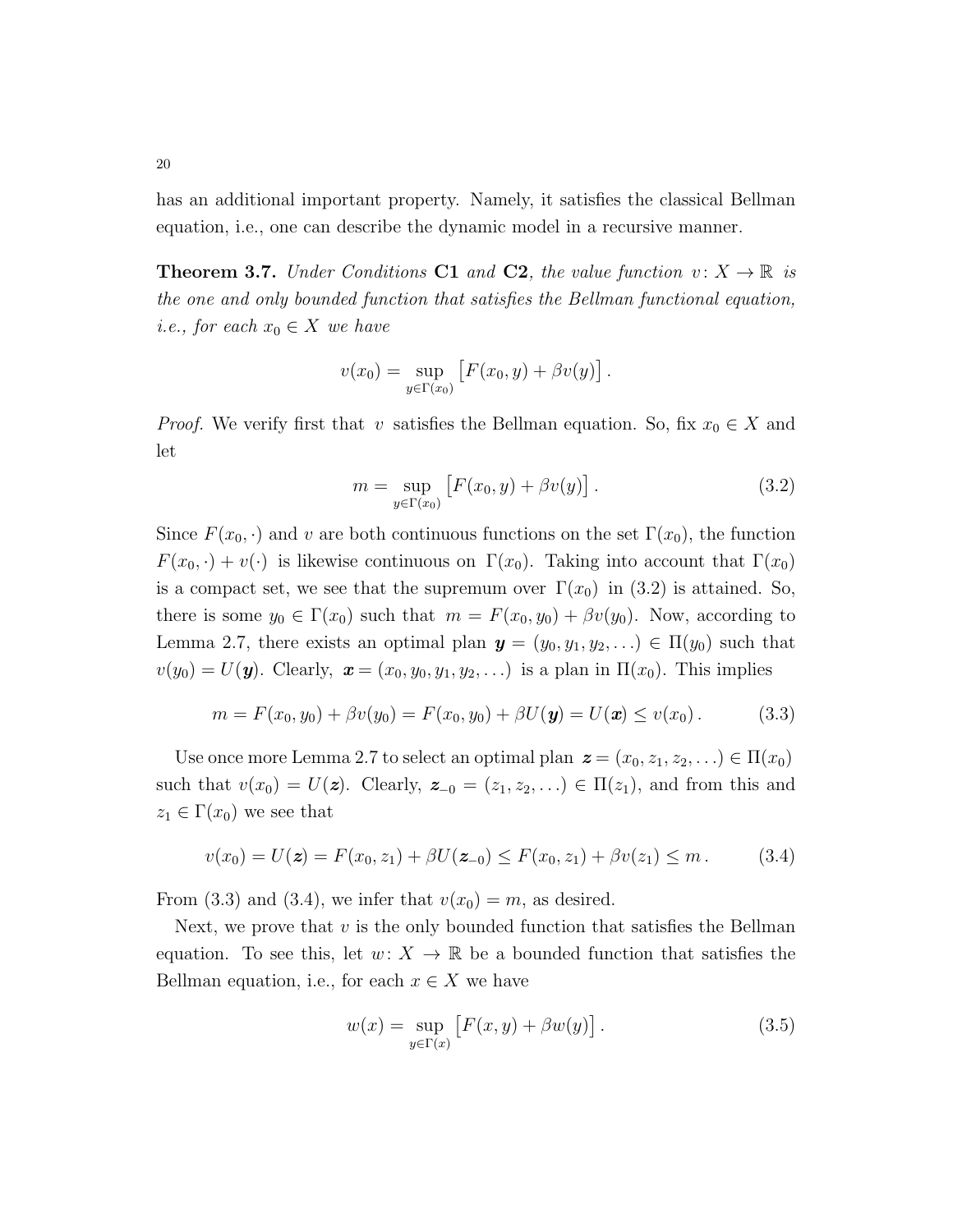Fix  $x_0 \in X$ . Now let  $\epsilon > 0$ . We claim that there exists a plan  $\mathbf{x} \in \Pi(x_0)$  such that

$$
w(x_t) < F(x_t, x_{t+1}) + \beta w(x_{t+1}) + \epsilon
$$

holds for all  $t \geq 0$ . The construction is done by induction. If the element  $x_t \in X$  has been selected, then we use (3.5) to select some  $x_{t+1} \in \Gamma(x_t)$  such that  $w(x_t) < F(x_t, x_{t+1}) + \beta w(x_{t+1}) + \epsilon$ . Another easy inductive argument shows that for each  $\tau \geq 0$  we have

$$
w(x_0) \le \sum_{t=0}^{\tau} \beta^t F(x_t, x_{t+1}) + \beta^{\tau+1} w(x_{\tau+1}) + \epsilon \sum_{t=0}^{\tau} \beta^t.
$$
 (3.6)

Taking into account that the boundedness of w implies  $\lim_{\tau \to \infty} \beta^{\tau+1} w(x_{\tau+1}) = 0$ , by letting  $\tau \to \infty$  in (3.6), we get

$$
w(x_0) \leq \sum_{t=0}^{\infty} \beta^t F(x_t, x_{t+1}) + \frac{\epsilon}{1-\beta} = U(\boldsymbol{x}) + \frac{\epsilon}{1-\beta} \leq v(x_0) + \frac{\epsilon}{1-\beta}
$$

for all  $\epsilon > 0$ . This implies  $w(x_0) \leq v(x_0)$ .

Finally, for the reverse inequality, fix a plan  $\mathbf{x} \in \Pi(x_0)$  such that  $v(x_0) = U(\mathbf{x})$ . An easy inductive argument shows that for each  $\tau \geq 0$  we have

$$
w(x_0) \ge \sum_{t=0}^{\tau} \beta^t F(x_t, x_{t+1}) + \beta^{\tau+1} w(x_{\tau+1}).
$$

Letting  $\tau \to \infty$  yields  $w(x_0) \geq \sum_{t=0}^{\infty} \beta^t F(x_t, x_{t+1}) = U(\mathbf{x}) = v(x_0)$ . Thus,  $w(x_0) \ge v(x_0)$  is also true, so that  $w(x_0) = v(x_0)$  for each  $x_0 \in X$ .

The above result, though well known, offers a new contribution to the literature on dynamic optimization because it provides another way of proving the recursive property of the value function for this class of models. The key contribution is that to prove that the value function is the unique solution of the Bellman equation, we do not invoke the Contraction Mapping Theorem or for that matter any fixed point argument, as is commonly done. Theorem 3.7 offers a simple and direct proof of this fact by taking advantage of the correspondence-theoretic approach that we have developed. For instance, notice that the proof of Theorem 3.7 relies on the continuity of the value function, which in turn is established by a simple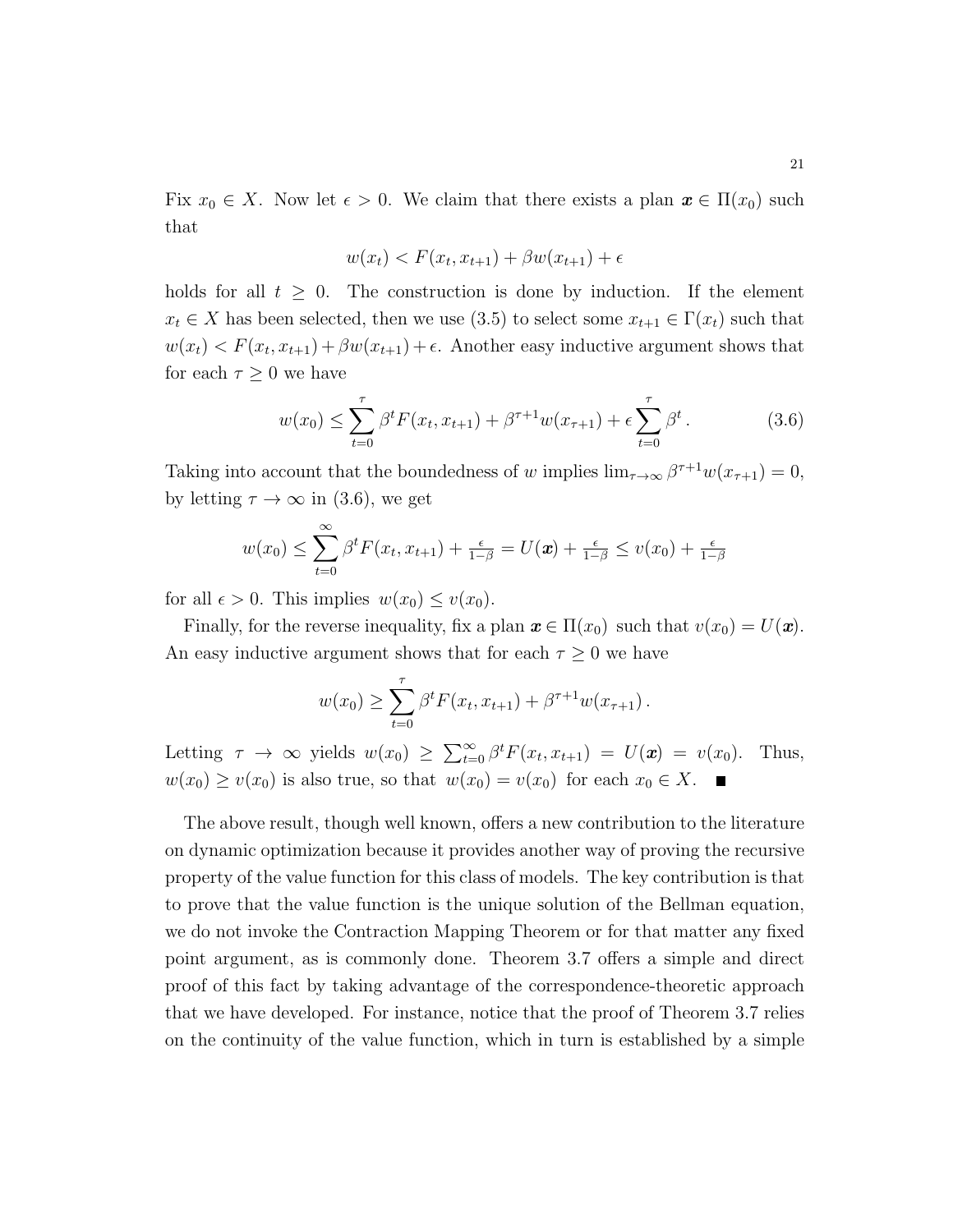application of Berge's Maximum Theorem. The key ingredient is the introduction of the plan correspondence concept and the demonstration of its continuity.

We conclude our study in this section by discussing the policy function for economies with geometric discounting. To do this, assume that Conditions C1 and C2 are valid, and, of course, from Lemma 3.1 Condition C4 is true. A glance at Theorem 3.7 shows that the value function  $v$  is continuous and that it satisfies the Bellman equation, i.e.,

$$
v(x) = \max_{y \in \Gamma(x)} [F(x, y) + \beta v(y)]
$$

holds true for each  $x \in X$ .

This recursive property allows the definition of a correspondence  $g: X \rightarrow X$ given by

$$
g(x) = \{ y \in \Gamma(x) : F(x, y) + \beta v(y) = v(x) \}.
$$

This "argmax" correspondence is called the policy correspondence (see [10]). The choices in  $q(x)$  are the best choices that the agent can make on any date that starts with the state x, given the constraint imposed on the agent by  $\Gamma(x)$ . We emphasize that in general there can be more than one choice  $y \in \Gamma(x)$  that is optimal. That is, in general q is a multi-valued function. When  $q$  is a function, i.e., when the optimal choice is unique for each  $x \in X$ , then g is called the policy function.

Now we can establish the following well-known result by a simple application of the technique we have developed in the proof of Theorem 2.11.

**Theorem 3.8.** The policy correspondence  $g: X \rightarrow X$  is nonempty- and compactvalued, and upper hemicontinuous. Moreover,

- (a) if the function  $F$  is concave, then  $q$  is also convex-valued, and
- (b) if the function  $F$  is strictly concave, then  $g$  is a continuous function.

Given that the return function  $F$  is bounded, it is not difficult to see (and is well known) that a plan  $\mathbf{x} = (x_0, x_1, x_2, \ldots)$  is optimal if and only if it satisfies Bellman's Principle of Optimality. That is, for each  $t \geq 0$  we have

$$
v(x_t) = F(x_t, x_{t+1}) + \beta v(x_{t+1}). \tag{3.7}
$$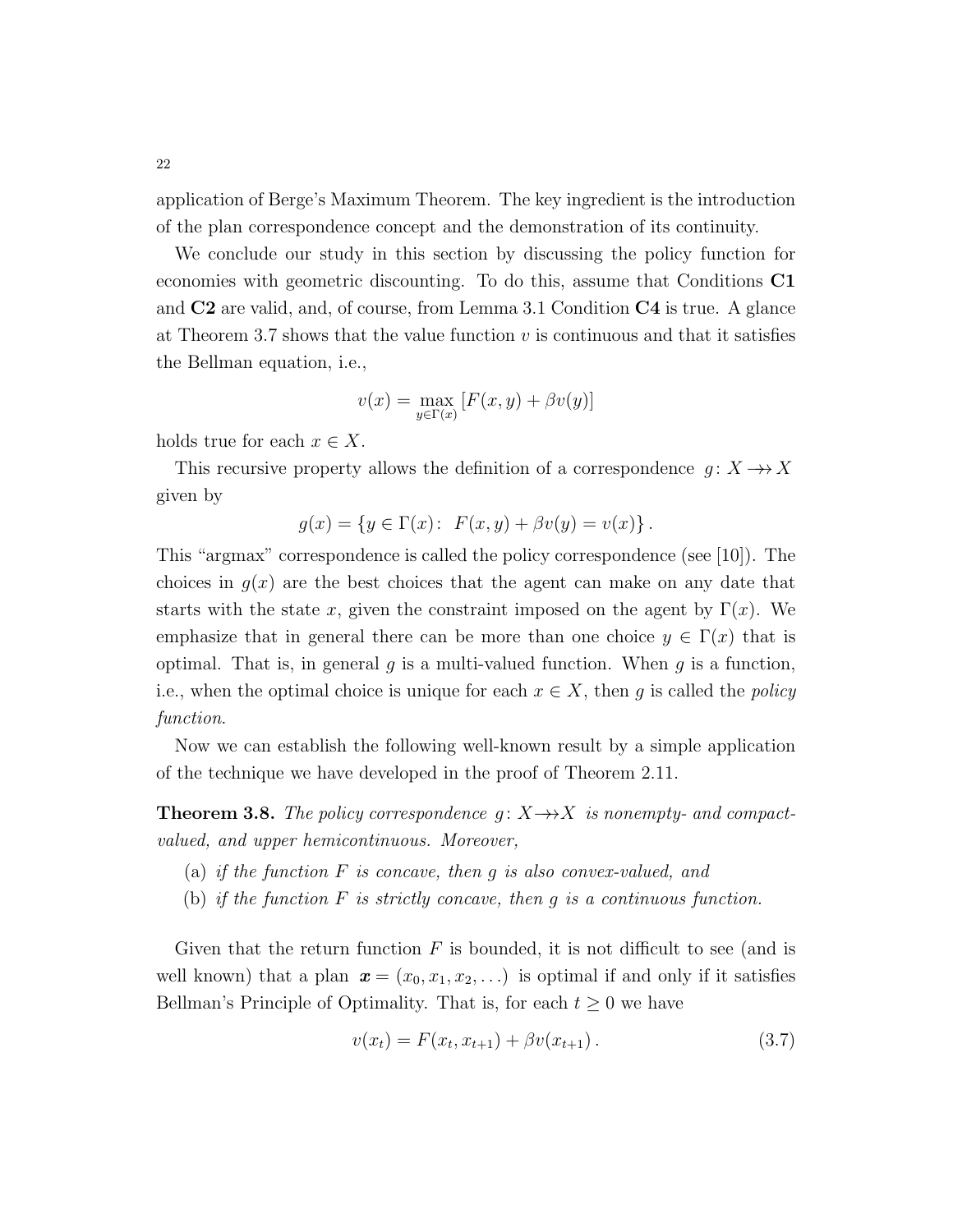In other words, a plan  $x \in \Pi(x_0)$  is optimal if and only if  $x_{t+1} \in g(x_t)$  holds for all  $t \geq 0$ . This observation in connection with the preceding discussion yields the following.

**Theorem 3.9.** If a time-separable model with geometric discounting satisfies Conditions  $C1$ ,  $C2$  and  $C3$  and has a strictly concave return function, then for each initial state  $x_0 \in X$  there exists a unique optimal plan  $\mathbf{x} = (x_0, x_1, \ldots)$ that is given by the recursive formula

$$
x_{t+1} = g(x_t) = g^{t+1}(x_0) \text{ for each } t = 0, 1, 2, \dots
$$

#### 4. An Example: The One-Sector Growth Model

The textbook formulation of the one-sector growth model runs something like this.There is a single commodity which is used as capital, along with labor, to produce output. In the simplest formulation, labor is presumed to be supplied in fixed amounts and there is a representative agent. In each period  $t = 0, 1, 2, \ldots$ a part  $c_t$  of the output is consumed and a part  $x_{t+1}$  is saved as capital for next period, which fully depreciates after its use. The quantities  $c_t$  and  $x_{t+1}$  satisfy the feasibility constraint

$$
c_t + x_{t+1} = f(x_t),
$$

where  $f: [0, \infty) \to [0, \infty)$  is the production function and  $x_0$ , the initial capital stock, is given. The function  $f$  is assumed to satisfy the Inada conditions. In particular, f is strictly increasing and strictly concave.

We now verify that the model satisfies the conditions necessary to apply our approach:

- (i) the metrizable topological vector space is  $\Theta = \mathbb{R}$ ,
- (ii) the state space is the ordered, closed, and convex subset  $X = [0, \infty)$  of Θ, and
- (iii) the constraint correspondence  $\Gamma: X \rightarrow X$  defined by  $\Gamma(x) = [0, f(x)]$ , is
	- (a) nonempty- and compact-valued,
	- (b) monotone,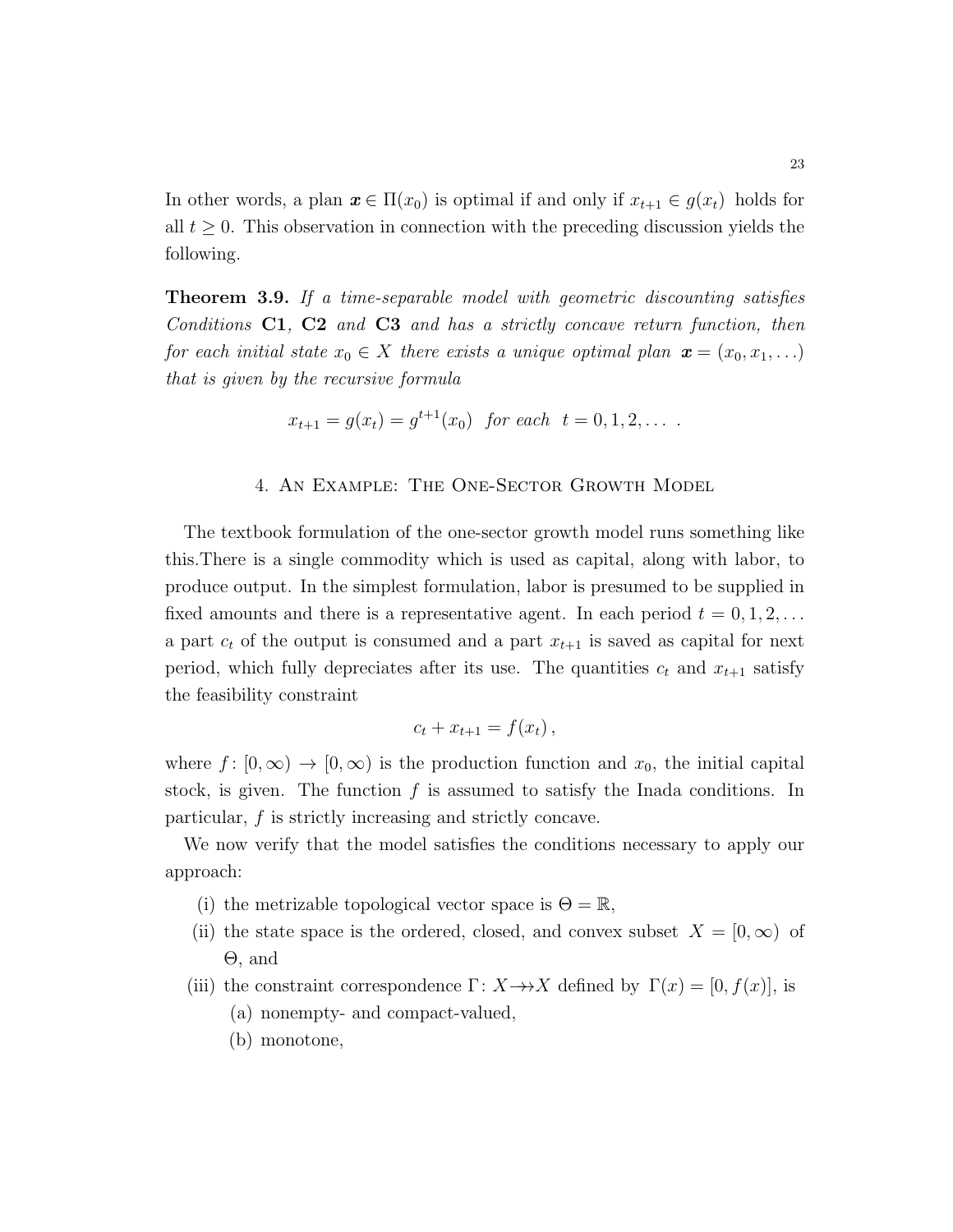- (c) continuous (according to Theorem 5.1), and
- (d) has a closed convex graph.

With each plan  $\mathbf{x} \in \Pi(x_0)$  we associate the consumption plan  $\mathbf{c_x} = (c_0, c_1, c_2, \ldots)$ that is defined for each  $t = 0, 1, 2, \ldots$  by

$$
c_t = f(x_t) - x_{t+1}.
$$

Clearly,  $0 \leq c_t \leq f(x_t)$  for each  $t = 0, 1, 2, \ldots$ .

The objective here is to find a plan  $x \in \Pi(x_0)$  that maximizes the lifetime utility function  $U: \Pi(x_0) \to \mathbb{X}$ , defined by

$$
U(\mathbf{x}) = \sum_{t=0}^{\infty} \beta^t u(c_t) = \sum_{t=0}^{\infty} \beta^t u(f(x_t) - x_{t+1}), \qquad (4.1)
$$

where, as usual,  $u: [0, \infty) \to [0, \infty)$  is a bounded function satisfying the Inada conditions (and hence u is strictly concave) and normalized so that  $u(0) = 0$ . Since  $u$  is bounded,  $U$  is a well-defined real-valued function.

Now we define the return function  $F: G_{\Gamma} \to \mathbb{R}$  by  $F(x, y) = u(f(x) - y)$ . It is not difficult to see that the return function  $F$  is continuous, strictly increasing in x, and strictly concave. Clearly, this model is a special case of the general recursive dynamic model, where  $U(\mathbf{x}) = \sum_{t=0}^{\infty} \beta^t F(x_t, x_{t+1})$ . In particular, the state-contingent lifetime utility function is now given for each  $(x, x) \in G_{\Pi}$  by  $U(x, x) = U(x)$ .

Consequently, from the results obtained in Section 3, Conditions C1, C2, C3, and  $C4$  are true and  $\hat{U}$  is strictly monotone and strictly concave. Thus, we have established the following well-known result.

**Theorem 4.1.** In the one-sector growth model, the value function  $v$  is:

- (a) bounded,
- (b) continuous,
- (c) strictly concave,
- (d) strictly increasing, and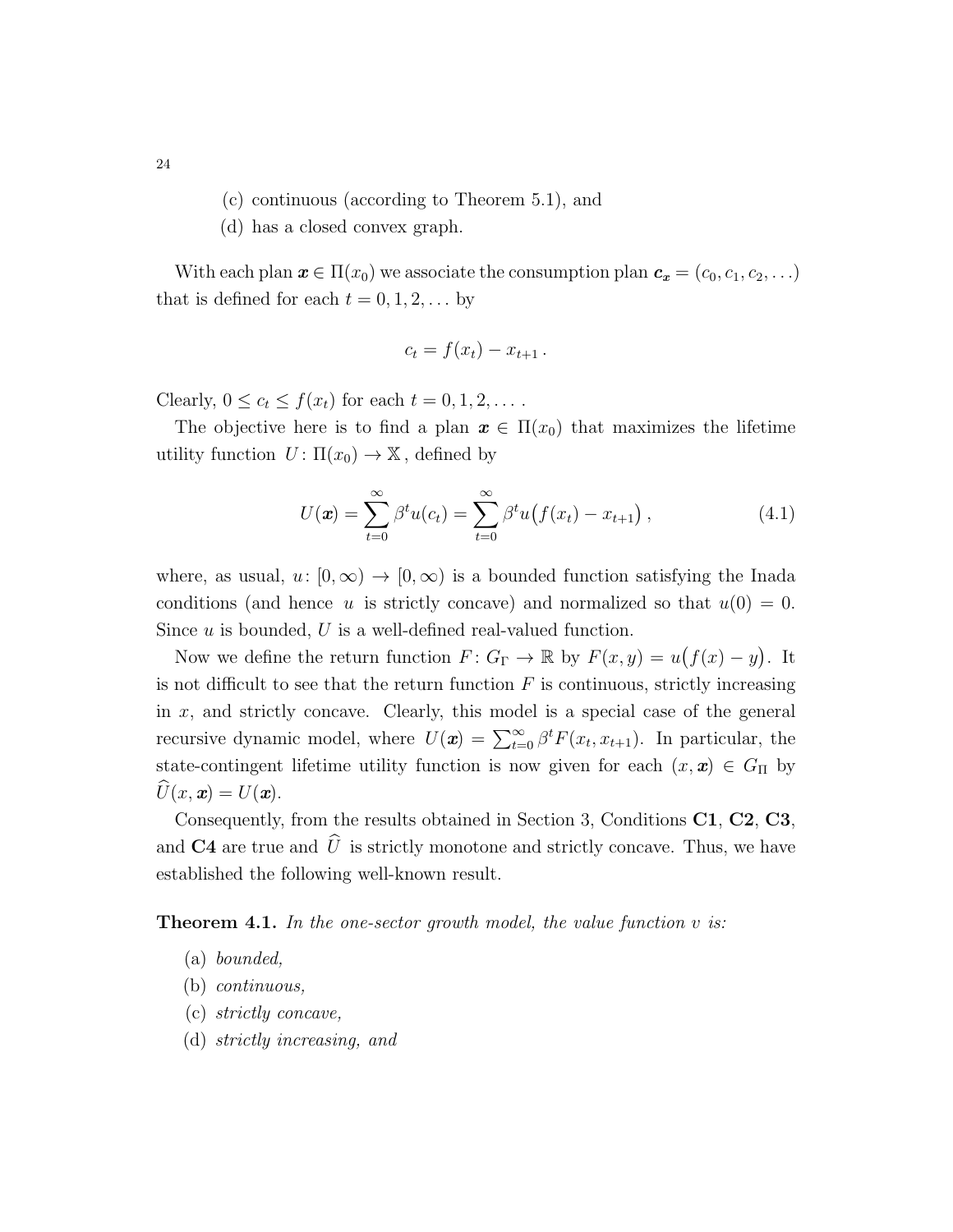(e) the only bounded solution of the Bellman equation, i.e.,  $v: X \to \mathbb{R}$  is the only bounded function that for each  $x \geq 0$  satisfies

$$
v(x) = \sup_{0 \le y \le f(x)} [F(x, y) + \beta v(y)]
$$

Also, the policy function  $g: \mathbb{R}_+ \to \mathbb{R}_+$ , defined by  $v(x) = F(x, g(x)) + \beta v(g(x))$ ,

- (i) is continuous, and
- (ii) for each  $x_0 \in X$  the unique optimal plan  $\mathbf{x} = (x_0, x_1, \ldots)$  is given by the *recursive formula*  $x_{t+1} = g(x_t) = g^{t+1}(x_0)$  *for each*  $t = 0, 1, 2, ...$

#### 5. Concluding remarks

We have introduced a method to study existence of optima in dynamic economies that relies neither on a variational approach and the use of transversality conditions, nor on the usual dynamic programming techniques that employ fixed point arguments. Instead, our approach is based on the theory of correspondences and applies two classical fundamental theorems of mathematical analysis, Tychonoff's Product Theorem and Berge's Maximum Theorem.

The basic ingredient is the study of the properties of what we call the plan correspondence. This set-valued function maps the collection of all possible initial states of the economy into the collection of all time-sequences representing plans for consumption and savings. If it can be established that this correspondence is continuous, convex- and compact-valued, then one can easily prove existence of optimal plans given bounded and continuous preferences over plans. In addition, once can easily characterize the main features of the associated value function, and in particular its continuity and concavity. Our approach to proving existence of optima can easily accommodate preferences that are not time-separable. Given standard time-separable preferences, it also offers a straightforward way to obtain a recursive representation by means of a Bellman equation.

#### APPENDIX

We state a result about correspondences, not readily available in the literature.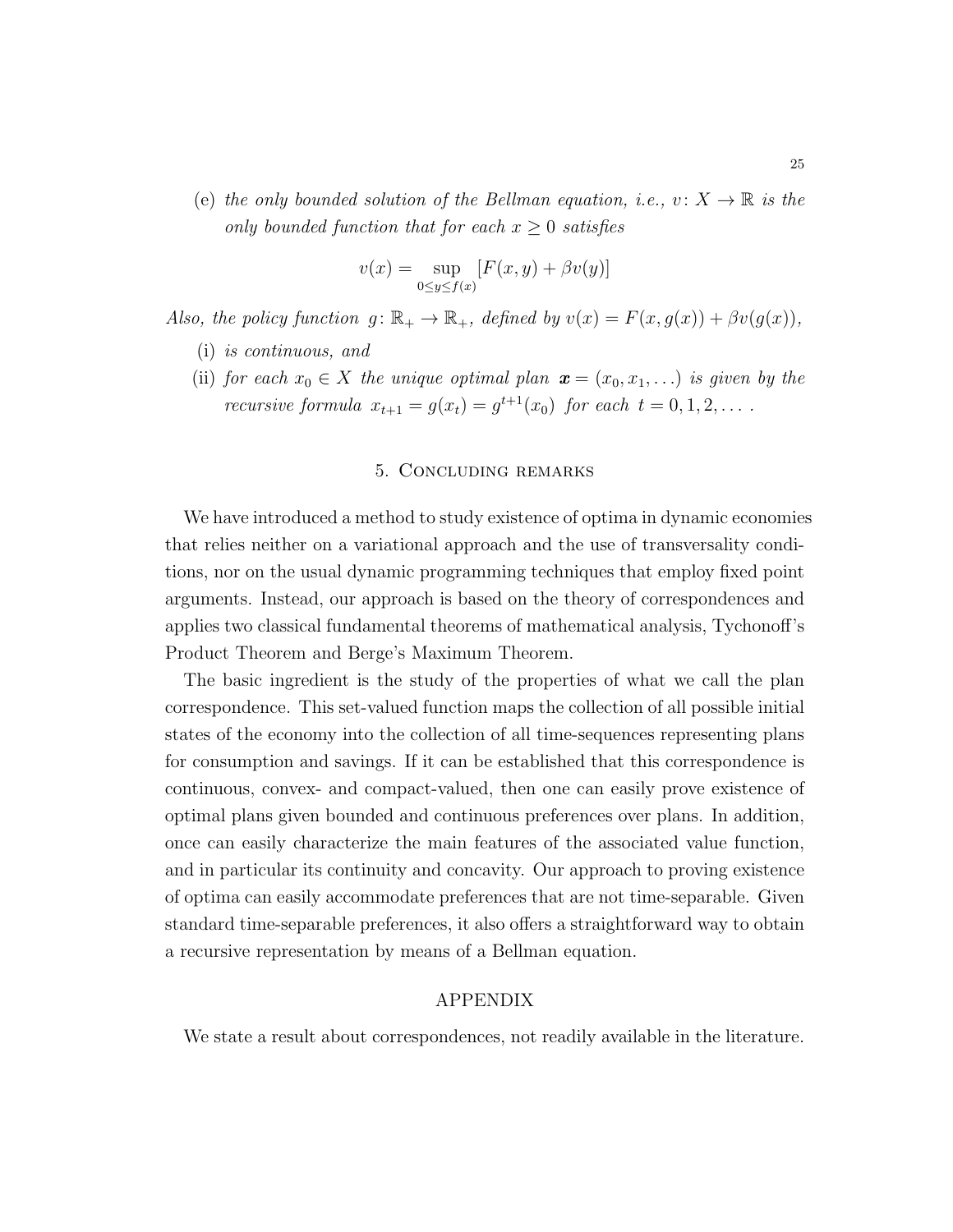**Theorem 5.1.** Let X be a topological space and let  $f, h: X \to \mathbb{R}$  be two continuous functions. Then the correspondence  $\Gamma: X \rightarrow \mathbb{R}$ , defined by letting

 $\Gamma(x) =$  the closed subinterval of R with endpoints  $f(x)$  and  $h(x)$ ,

is continuous.<sup>6</sup>

*Proof.* Replacing f by  $\max\{f, h\}$  and h by  $\min\{f, h\}$ , we can suppose without loss of generality that  $h(x) \leq f(x)$  holds true for each  $x \in X$ . Now fix some  $x_0 \in X$ .

We first show that  $\Gamma$  is upper hemicontinuous at  $x_0$ . To this end, assume that O is an open subset of R satisfying  $\Gamma(x_0) = [h(x_0), f(x_0)] \subseteq \mathcal{O}$ . We must show that there exists a neighborhood N of  $x_0$  such that  $x \in N$  implies  $\Gamma(x) \subseteq \mathcal{O}$ .

Since  $\mathcal O$  is open and  $h(x_0), f(x_0) \in \mathcal O$ , there exists some real number  $\epsilon > 0$ such that  $(h(x_0)-\epsilon, h(x_0)+\epsilon) \subseteq \mathcal{O}$  and  $(f(x_0)-\epsilon, f(x_0)+\epsilon) \subseteq \mathcal{O}$ . In particular, observe that  $(h(x_0) - \epsilon, f(x_0) + \epsilon) \subseteq \mathcal{O}$ . Next pick a neighborhood N of  $x_0$  such that  $x \in N$  implies

$$
h(x_0) - \epsilon < h(x) < h(x_0) + \epsilon \quad \text{and} \quad f(x_0) - \epsilon < f(x) < f(x_0) + \epsilon \, .
$$

Now notice that  $x \in N$  implies  $\Gamma(x) = [h(x), f(x)] \subseteq (h(x_0) - \epsilon, f(x_0) + \epsilon) \subseteq \mathcal{O}$ , and so N is the desired neighborhood.

Next, we prove that  $\Gamma$  is lower hemicontinuous at  $x_0$ . To see this, assume that for some open subset O of R we have  $\Gamma(x_0) \cap \mathcal{O} \neq \emptyset$  or  $[h(x_0), f(x_0)] \cap \mathcal{O} \neq \emptyset$ . We must show that there exists a neighborhood N of  $x_0$  such that  $x \in N$  implies  $\Gamma(x) \cap \mathcal{O} \neq \emptyset$ .

We start by fixing some  $y \in \mathcal{O}$  such that  $h(x_0) \leq y \leq f(x_0)$ . Next, we pick some  $\epsilon > 0$  such that  $(y - \epsilon, y + \epsilon) \subseteq \mathcal{O}$ . Now we distinguish three cases.

**Case** I:  $h(x_0) = f(x_0) = y$ .

In this case, by the continuity of h and f at  $x_0$  there exists some neighborhood N of  $x_0$  such that  $x \in N$  implies  $h(x)$ ,  $f(x) \in (y - \epsilon, y + \epsilon)$  and so

$$
\Gamma(x) = [h(x), f(x)] \subseteq (y - \epsilon, y + \epsilon) \subseteq \mathcal{O}.
$$

26

<sup>&</sup>lt;sup>6</sup> Keep in mind that, as usual, the closed interval [a, a] is simply the singleton  $\{a\}$ . Clearly, the correspondence  $\Gamma$  is also nonempty-, convex- and compact-valued.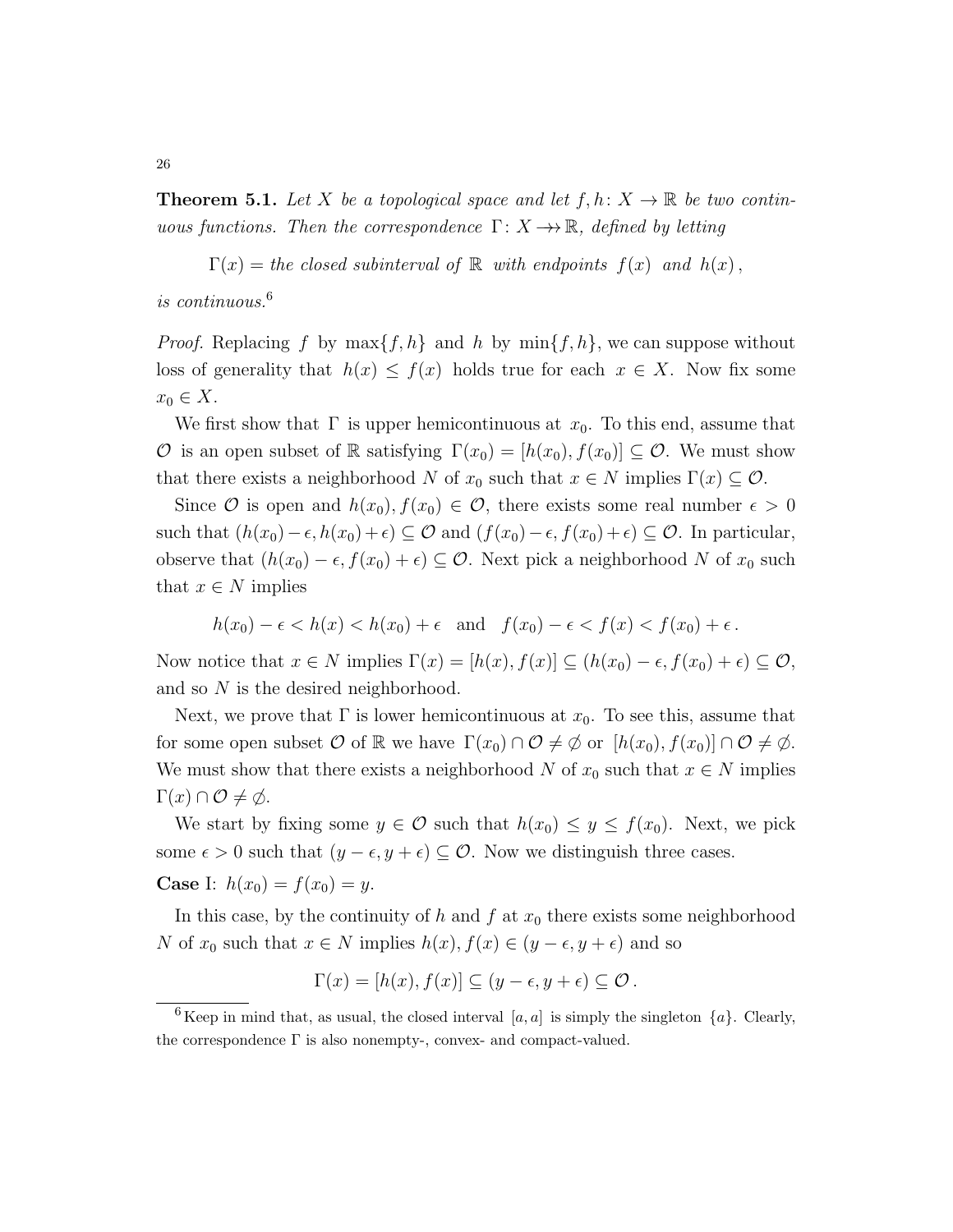Consequently,  $x \in N$  yields  $\Gamma(x) \subseteq \mathcal{O}$  so that  $\Gamma(x) \cap \mathcal{O} = \Gamma(x) \neq \emptyset$ . This proves that, in this case,  $N$  is a desired neighborhood.

**Case II:**  $h(x_0) < y < f(x_0)$ .

Here, the continuity of h and f at  $x_0$  guarantees the existence of some neighborhood N of  $x_0$  such that  $h(x) < y$  and  $y < f(x)$  hold for all  $x \in N$ . But then  $x \in N$  implies  $y \in \Gamma(x) \cap \mathcal{O}$  proving that  $\Gamma(x) \cap \mathcal{O} \neq \emptyset$  for all  $x \in N$ .

**Case III:**  $h(x_0) = y < f(x_0)$  or  $h(x_0) < y = f(x_0)$ .

Since  $(y - \epsilon, y + \epsilon) \subseteq \mathcal{O}$  notice that in both possibilities there exists some  $z \in (y - \epsilon, y + \epsilon)$  (and so  $z \in \mathcal{O}$ ) satisfying  $h(x_0) < z < f(x_0)$ , and the desired conclusion follows from Case II above.

#### **REFERENCES**

- [1] C. D. Aliprantis and K. C. Border, *Infinite Dimensional Analysis*, 3<sup>rd</sup> Edition. Springer–Verlag, New York & London, 2006.
- [2] Y. Balasko, D. Cass and K. Shell, Existence of competitive equilibrium in a general overlapping-generations model, Journal of Economic Theory 23 (1980), 307–322.
- [3] Y. Balasko and K. Shell, The overlapping-generations model I: The case of pure exchange without money, *Journal of Economic Theory* 23 (1980), 281–306.
- [4] R. A. Becker and J. H. Boyd III, Capital Theory, Equilibrium Analysis and Recursive Utility, Blackwell Publishers, Malden, MA, 1997.
- [5] M. Boldrin and A. Rustichini, Growth and indeterminacy in dynamic models with externalities, Econometrica 62 (1994), 323–343.
- [6] P. K. Dutta and T. Mitra, Maximum theorems for convex structures with an application to the theory of optimal intertemporal allocation, Journal of Mathematical Economics 18 (1989), 77–86.
- [7] M. Harris, Dynamic Economic Analysis, Oxford University Press, London and New York, 1987.
- [8] M. Majumdar, T. Mitra, and K. Nishimura, Eds., Optimization and Chaos, Studies in Economic Theory, Vol. 11, Springer–Verlag, Berlin & Heidelberg, 2000.
- [9] P. A. Samuelson, An exact consumption-loan model of interest with or without the social contrivance of money, *Journal of Political Economy* **66** (1958), 467–482.